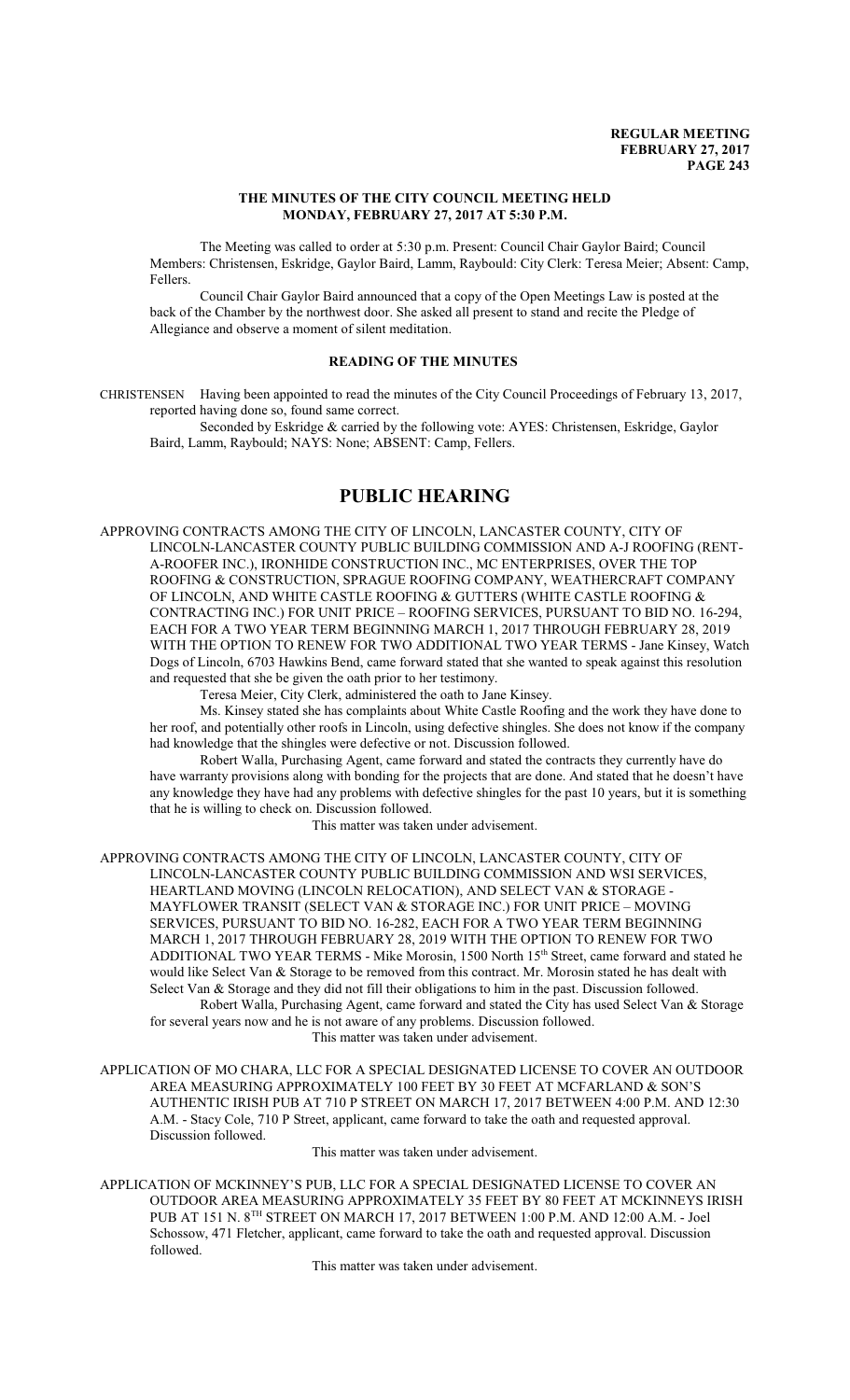APPROVING AN ADVERTISING AGREEMENT BETWEEN THE CITY OF LINCOLN PARKS AND RECREATION CITY GOLF COURSES AND BENCH CRAFT COMPANY WHICH WILL PROVIDE REVENUE FROM ADVERTISEMENT AT ALL FIVE MUNICIPAL GOLF COURSES AND WILL PROVIDE SCORE CARDS, BENCHES, AND OTHER SUPPLIES AND EQUIPMENT FOR EACH COURSE AT NO COST - Lynn Johnson, Director of Parks & Rec., came forward and stated a new Golf Manager, Wade Foreman, has been hired and he approves the contract with Bench Craft Company. The contract will not cost the City anything, but by NOT entering into this contract, it will cost the City around \$12,000.00. Discussion followed.

This matter was taken under advisement.

APPROVING THE TRANSFER OF FUNDS FROM APPROVED APPROPRIATIONS INTO THE PARKS & RECREATION DEPARTMENT HVAC PROJECT FUND #465 CIP FOR RENOVATION OF THE HVAC (HEATING, VENTILATION, AIR CONDITIONING) SYSTEM AT BELMONT RECREATION CENTER - Lynn Johnson, Director of Parks & Rec., came forward and stated this is about putting together funding for the Indoor Air Quality Project and the discussion on which system we want to use for heating and cooling the building. Using rooftop systems might be a more cost efficient method. We will also be replacing the interior lighting with new LED fixtures, replacing interior ceilings and flooring as needed, painting interior walls as needed, and rehabilitating the existing roof. The current HVAC system serving the Belmont Recreation Center requires significant repairs and renovation work in order to continue its operation in a safe, efficient, and comfortable manner. On this project we will be working with LPS as we have done in the past with other projects. Discussion followed.

Scott Wieskamp, Director of Operation for LPS, 5905 O Street, came forward and stated the expectations of the public is they will last a lifetime. The way that LPS operates today is we don't just look at the next life cycle, we look at life cycles beyond that, so the investment we make today may save money on the next round. With the Modified Bit Roof System that we use, we have the ability to extend the life of this system an additional 25 years. Discussion followed.

Mike Morosin, 1500 N. 15<sup>th</sup> Street, came forward in favor. Discussion followed. Curt Donaldson, no address given, came forward in favor. Discussion followed. This matter was taken under advisement.

AMENDING CHAPTER 24.42 OF THE LINCOLN MUNICIPAL CODE RELATING TO REGULATION OF PROPERTY TRANSFERS WITH ON-SITE SYSTEMS BY AMENDING SECTION 24.42.070 TO REMOVE REVIEW FEE PROVISIONS AND REPEALING SECTION 24.42.070 OF THE LINCOLN MUNICIPAL CODE AS HITHERTO EXISTING - Judy Halstead, Lincoln/Lancaster County Health Director, came forward and stated this would be removing the requirement that the fee has to be paid prior to the Health Department issuing a recommendation. This will make it easier for property transfers. Discussion followed.

This matter was taken under advisement.

AMENDING CHAPTER 8.20 OF THE LINCOLN MUNICIPAL CODE RELATING TO LINCOLN FOOD CODE BY AMENDING SECTION 8.20.050 TO ADOPT THE STATE FOOD CODE AND REPEALING SECTION 8.20.050 OF THE LINCOLN MUNICIPAL CODE AS HITHERTO EXISTING - Judy Halstead, Lincoln/Lancaster County Health Director, came forward and stated this will let the Health Department make updates to the food code without coming back to Council every time. Discussion followed.

This matter was taken under advisement.

ANNEXATION 16009 – AMENDING THE LINCOLN CORPORATE LIMITS MAP BY ANNEXING APPROXIMATELY 30.33 ACRES OF PROPERTY GENERALLY LOCATED AT NORTH  $70^{\mathrm{TH}}$ STREET AND ARBOR ROAD. (RELATED ITEMS: 17-24, 17-25, 17R-62);

CHANGE OF ZONE 16031 – APPLICATION OF DWAINE SCOTT ROGGE, HANOVER II, LLC, HANOVER III, LLC, AND RF PROPERTIES, INC. FOR A CHANGE OF ZONE FROM AG AGRICULTURAL DISTRICT TO I-2 INDUSTRIAL PARK DISTRICT ON PROPERTY GENERALLY LOCATED AT NORTH 70 TH STREET AND ARBOR ROAD. (RELATED ITEMS: 17-24, 17-25, 17R-62);

APPROVING A CONDITIONAL ANNEXATION AND ZONING AGREEMENT BETWEEN THE CITY OF LINCOLN, NEBRASKA, DWAINE SCOTT ROGGE, HANOVER II, LLC, HANOVER III, LLC, AND RF PROPERTIES, INC. FOR THE DEVELOPMENT AND ANNEXATION OF PROPERTY GENERALLY LOCATED AT NORTH  $70^{\text{\tiny{TH}}}$  STREET AND ARBOR ROAD. (RELATED ITEMS: 17-24, 17-25, 17R-62) (ACTION DATE: 3/6/17) - Mike Eckert, Civil Design Group, 8535 Executive Woods Dr., Suite 200, came forward on behalf of Dwaine Rogge, stating they are wanting to change the zoning of this area from AG Agricultural to I-2 Industrial Park, to allow for the concrete/rock crushing on this site that has been running on a temporary basis. Dwaine and his buyer have agreed to the restriction on the conditional annexation agreement with not allowing some of the dirtier uses that are prohibited in the I-2 and request approval. Discussion followed.

This matter was taken under advisement.

ANNEXATION 16008 – AMENDING THE LINCOLN CORPORATE LIMITS MAP BY ANNEXING APPROXIMATELY 5.12 ACRES OF PROPERTY GENERALLY LOCATED ON THE NORTH SIDE OF VAN DORN STREET, WEST OF SOUTH 91<sup>st</sup> STREET;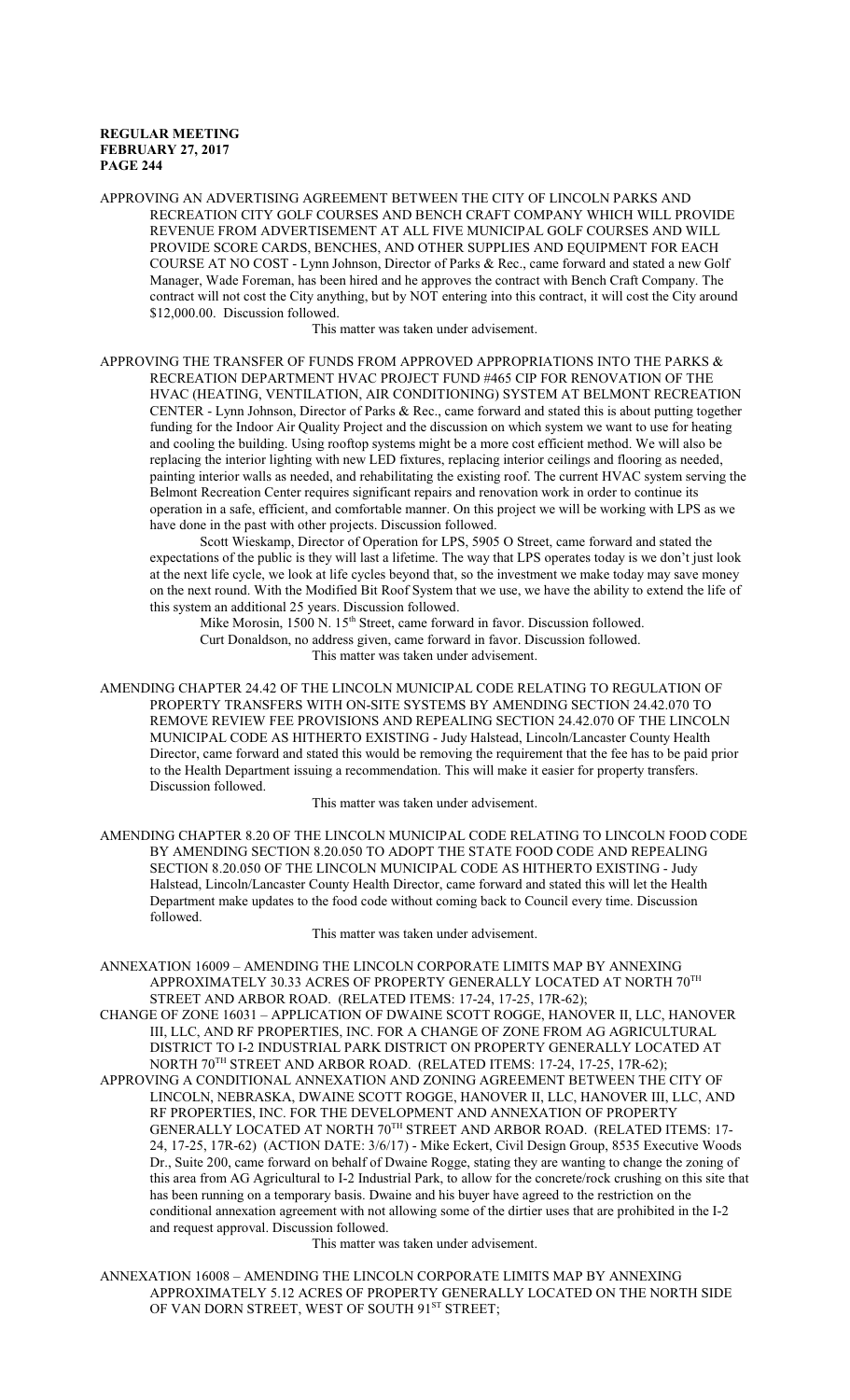APPROVING THE ANNEXATION AGREEMENT FOR VAN DORN STREET COALITION BETWEEN JLW LP, CLAIR W. COOLEY AND LINDA COOLEY, ROGER H. GRAFF, MATODOL, LLC, DARYL LEE BOHAC AND KRISTIE A. BOHAC, CHRISTOPHER A. KIDWELL, AND THE CITY OF LINCOLN, NEBRASKA FOR THE PHASED DEVELOPMENT AND ANNEXATION OF PROPERTY GENERALLY LOCATED ON THE NORTH SIDE OF VAN DORN STREET, WEST OF SOUTH 91<sup>st</sup> STREET;

AMENDING THE FY 2016/2017 – 2017/2018 BIENNIAL BUDGET FOR BOTH FY 2016/2017 AND 2017/2018 TO INCREASE THE TOTAL APPROPRIATIONS BY \$4,200,000 FOR STEVENS CREEK SANITARY TRUNK SEWER CIP PROJECT #0827 TO ACCOMMODATE ADDITIONAL DEVELOPMENT - Kent Seacrest, Seacrest & Kalkowski, 1111 Lincoln Mall, Suite 350, came forward on behalf of Van Dorn Coalition, stating this is to allow the extension of the Steven's Creek line that currently stops at Holdrege. When the sewer line is extended, we will be able to develop this area. With the development of this land, we have talked with Lincoln Public Schools on a possible school in this area, a new neighborhood park, a trail network that would continue the one that is already out in the area, single family dwellings with some multi-family dwellings as well. We have been working on the master plan, as well as, the needed utilities in this area. This will open up a huge new area in this part of Lincoln. Discussion followed.

Roy Christensen, Council Member, inquired how many buildable lots will be going into this area. Mark Palmer, Olsson Associates, 601 P Street, Suite 200, came forward and stated for the single family lots there is about 700. There are also plans for apartments, senior living, and some flex space that could be commercial. Discussion followed.

Jane Raybould, Council Member, inquired looking along South 84<sup>th</sup> Street how does this impact those properties from Holdrege to Van Dorn.

Mr. Palmer stated these properties have chosen not to be members of this Coalition at this time.

Mr. Seacrest stated those properties in the area have a water line and pavement with the 84<sup>th</sup> Street development that is four lane. With the extension of the water lines all of these properties will come into the City. Discussion followed.

Mike Morosin, 1500 N. 15<sup>th</sup> Street, came forward and asked if any lift stations for the sewer would be required and, if so, would the lift stations be pumping during peek periods or off periods.

Mr. Seacrest stated there would not be any pump stations.

Miki Esposito, Director Public Works, came forward and stated the funding for this project will be to use a combination of revenue rates \$1.6 Million, and some revenue bond proceeds an additional \$2.6 Million. This project was already programed in the CIP we are asking for the authority to spend a little more for this project to accommodate the development. Discussion followed. This matter was taken under advisement.

CHANGE OF ZONE 17001 – APPLICATION OF INGRID BANGERS AND MCDONALDS CORPORATION STATE SITE #260027 FOR A CHANGE OF ZONE FROM H-1 INTERSTATE COMMERCIAL DISTRICT TO H-3 HIGHWAY COMMERCIAL DISTRICT ON PROPERTY GENERALLY LOCATED AT 3100 NORTHWEST 12<sup>TH</sup> STREET - David Cary, Planning Director, came forward stating this is to request a change from H-1 to H-3 for the development of a gas station and convenience store. The H-3 will allow for more flexibility on the site. The Planning Department is in agreement with this change. Discussion followed.

This matter was taken under advisement.

STREET & ALLEY VACATION 16006 – VACATING A PORTION OF THE NORTH 35 $^{\text{\tiny{\textsf{TH}}}}$  STREET RIGHT-F-WAY STUB DIRECTLY NORTH OF SUPERIOR STREET;

CHANGE OF ZONE 16038 – APPLICATION OF ROBERT ROKEBY FOR A CHANGE OF ZONE TO DESIGNATE EXISTING R-3 ZONED PROPERTY AS A PLANNED UNIT DEVELOPMENT DISTRICT; AND APPROVAL OF THE DEVELOPMENT PLAN FOR THE TERRACE GARDENS PLANNED UNIT DEVELOPMENT, WHICH PROPOSES MODIFICATIONS TO THE ZONING ORDINANCE, LAND SUBDIVISION ORDINANCE, AND DESIGN STANDARDS TO ALLOW FOR A MIX OF SINGLE-FAMILY, SINGLE-FAMILY ATTACHED, COMMERCIAL, AND AGRICULTURAL USES, ON PROPERTY GENERALLY LOCATED AT SUPERIOR STREET AND NORTH 35 $^{\text{\tiny{\text{TH}}}}$ STREET - David Landis, Urban Development Director, came forward stating this is about 8,600 square feet that represents City right-of-way that we do not need. We put a value of this property at \$5,968.81, based on the fact it has limited use. With the project that is proposed on this site, there will be new housing costs at a significant reduction to what is normally charged for new housing in Lincoln, Nebraska. The price for the new houses in this area will be around \$125,000.00 and the normal cost of a new house is \$200,000.00.

Marty Fortney, 3600 Calvert Street, applicant, came forward stating that this development is designed around a working farm in the middle, with around 100 home units in the area. We have spent time working with NRD and Watershed Management about the amount of green space and flood way concerns, wanting to make sure that we are able to improve the area for drainage and not cause any problems. We are also looking to put smaller cottages in this area, an RV Park, and the possibility of livestock, and farming areas. Discussion followed.

Ann Post, Attorney, 1248 O Street, Suite 600, came forward and stated this is a unique use of the property with high quality housing at a lower price. Discussion followed.

Leirion Gaylor Baird, Council Chair, inquired about the conditions required for approval concerning the RV Park and being close to the water, with the flooding in the area. We need to make sure that they were protected from the flooding in the area.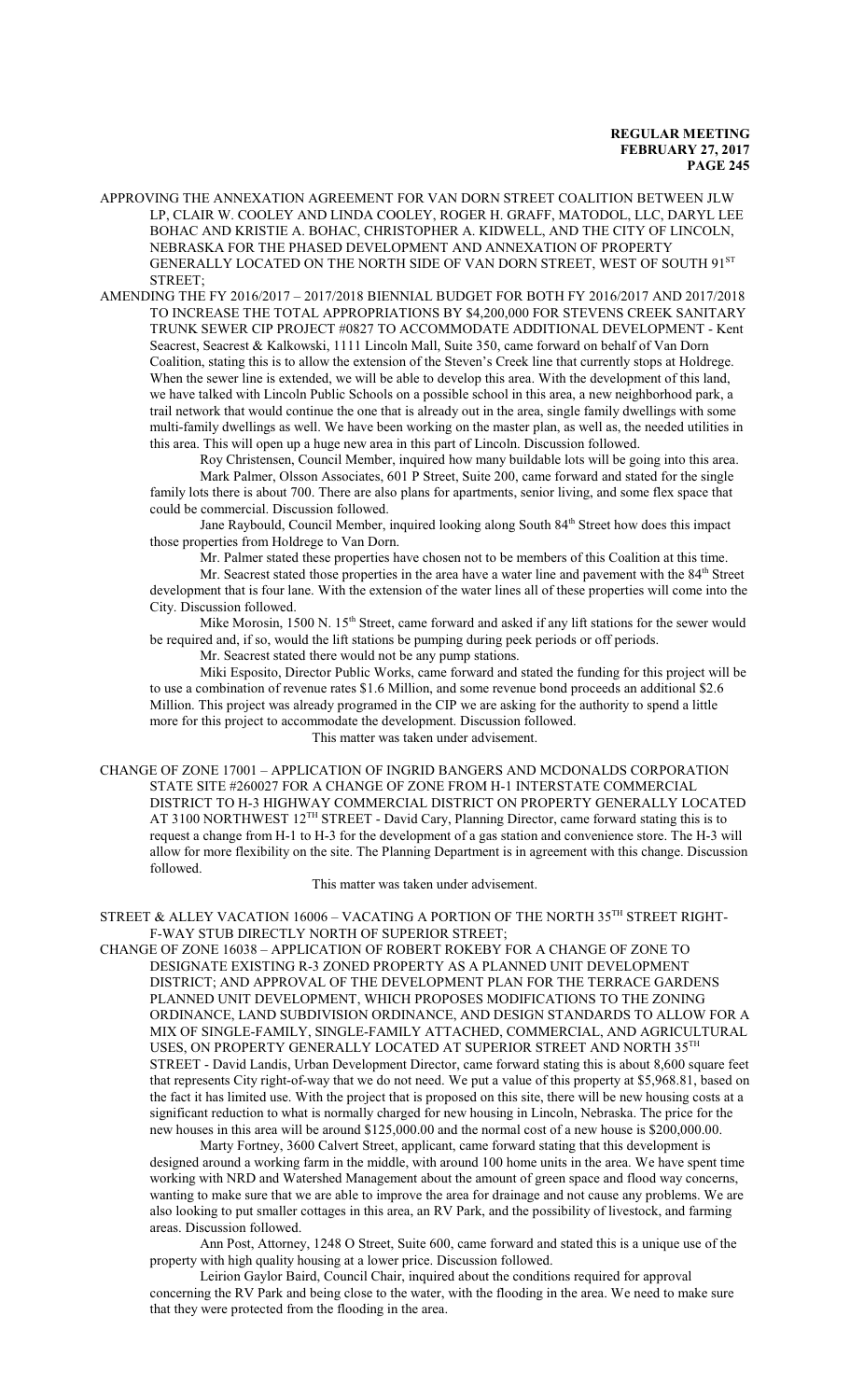Ms. Post said yes, they have met with Planning Commission on this and there will be an evacuation plan, fire hydrants, and there is also access to Salt Creek for the NRD to maintain Salt Creek. Discussion followed.

This matter was taken under advisement.

# **COUNCIL ACTION**

### **REPORTS OF CITY OFFICERS**

REAPPOINTING ANDREW BUDELL TO THE BOARD OF ZONING APPEALS FOR A TERM EXPIRING FEBRUARY 1, 2022 - CLERK read the following resolution, introduced by Jane Raybould, who moved its adoption:<br>A-90249

BE IT RESOLVED by the City Council of the City of Lincoln, Nebraska:

That the reappointment of Andrew Budell to the Board of Zoning Appeals, for a term expiring February 1, 2022, is hereby approved.

Introduced by Jane Raybould Seconded by Christensen & carried by the following vote: AYES: Christensen, Eskridge, Gaylor Baird, Lamm, Raybould; NAYS: None; ABSENT: Camp, Fellers.

APPROVING A CONTRACT BETWEEN THE CITY OF LINCOLN AND INSIGHT PUBLIC SECTOR, INC. FOR COMMERCIAL OFF THE SHELF (COTS) SOFTWARE VALUE ADDED RESELLER SERVICES, PURSUANT TO NASPO VALUEPOINT MASTER AGREEMENT ADSPO16-138244, STATE OF NEBRASKA CONTRACT NO. 14682 OC, FOR A TERM EFFECTIVE UPON THE CITY'S EXECUTION OF THIS CONTRACT THROUGH APRIL 7, 2018 IN THE AMOUNT OF \$125,000.00 - CLERK read the following resolution, introduced by Jane Raybould, who moved its adoption:

A-90250 BE IT RESOLVED by the City Council of the City of Lincoln, Nebraska:

That the attached Contract between the City of Lincoln and Insight Public Sector, Inc. for Commercial Off The Shelf (COTS) Software Value Added Reseller Services, pursuant to NASPO ValuePoint Master Agreement ADSPO16-138244, State of Nebraska Contract No. 14682 OC, for a term effective upon the City's execution of this contract through April 7, 2018 in the amount of \$125,000.00, upon the terms as set forth in said Contract, is hereby approved and the Mayor is authorized to execute the same on behalf of the City of Lincoln.

Introduced by Jane Raybould

Seconded by Christensen & carried by the following vote: AYES: Christensen, Eskridge, Gaylor Baird, Lamm, Raybould; NAYS: None; ABSENT: Camp, Fellers.

APPROVING CONTRACTS AMONG THE CITY OF LINCOLN, LANCASTER COUNTY, LINCOLN-ANCASTER COUNTY PUBLIC BUILDING COMMISSION AND AMERICAN FENCE OF LINCOLN AND EMPIRE FENCE & NETTING FOR UNIT PRICE – FENCING SERVICES, PURSUANT TO BID NO. 16-280, EACH FOR A TWO YEAR TERM BEGINNING MARCH 1, 2017 THROUGH FEBRUARY 28, 2019 WITH THE OPTION TO RENEW FOR TWO ADDITIONAL TWO YEAR TERMS - CLERK read the following resolution, introduced by Jane Raybould, who moved its adoption:<br>A-90251 BE IT RESOLVED by the City Council of the City of Lincoln, Nebraska:

BE IT RESOLVED by the City Council of the City of Lincoln, Nebraska: That the attached Contracts among the City of Lincoln, Lancaster County, Lincoln-Lancaster County Public Building Commission and American Fence of Lincoln and Empire Fence & Netting for Unit Price – Fencing Services, pursuant to Bid No. 16-280, each for a two year term beginning March 1, 2017 through February 28, 2019 with the option to renew for two additional two year terms, upon the terms as set forth in said Contracts, is hereby approved and the Mayor is authorized to execute the same on behalf of the City of Lincoln.

Introduced by Jane Raybould

Seconded by Christensen & carried by the following vote: AYES: Christensen, Eskridge, Gaylor Baird, Lamm, Raybould; NAYS: None; ABSENT: Camp, Fellers.

APPROVING CONTRACTS BETWEEN THE CITY OF LINCOLN AND ABC ELECTRIC COMPANY, INC., CAPITOL CITY ELECTRIC, INC., COMMONWEALTH ELECTRIC COMPANY OF THE MIDWEST, WATTS ELECTRIC COMPANY, AND WCHE FOR UNIT PRICE – TRAFFIC SIGNALS, PURSUANT TO BID NO. 16-304, EACH FOR A TWO YEAR TERM BEGINNING MARCH 1, 2017 THROUGH FEBRUARY 28, 2019 WITH THE OPTION TO RENEW FOR TWO ADDITIONAL TWO YEAR TERMS - CLERK read the following resolution, introduced by Jane Raybould, who moved its adoption:<br>A-90252 BE IT RESOLVED by the City Council of the City of Lincoln, Nebraska: BE IT RESOLVED by the City Council of the City of Lincoln, Nebraska:

That the attached Contracts between the City of Lincoln and ABC Electric Company, Inc., Capitol City Electric, Inc., Commonwealth Electric Company of the Midwest, Watts Electric Company, and WCHE for Unit Price – Traffic Signals, pursuant to Bid No. 16-304, each for a two year term beginning March 1, 2017 through February 28, 2019 with the option to renew for two additional two year terms, upon the terms as set forth in said Contracts, is hereby approved and the Mayor is authorized to execute the same on behalf of the City of Lincoln.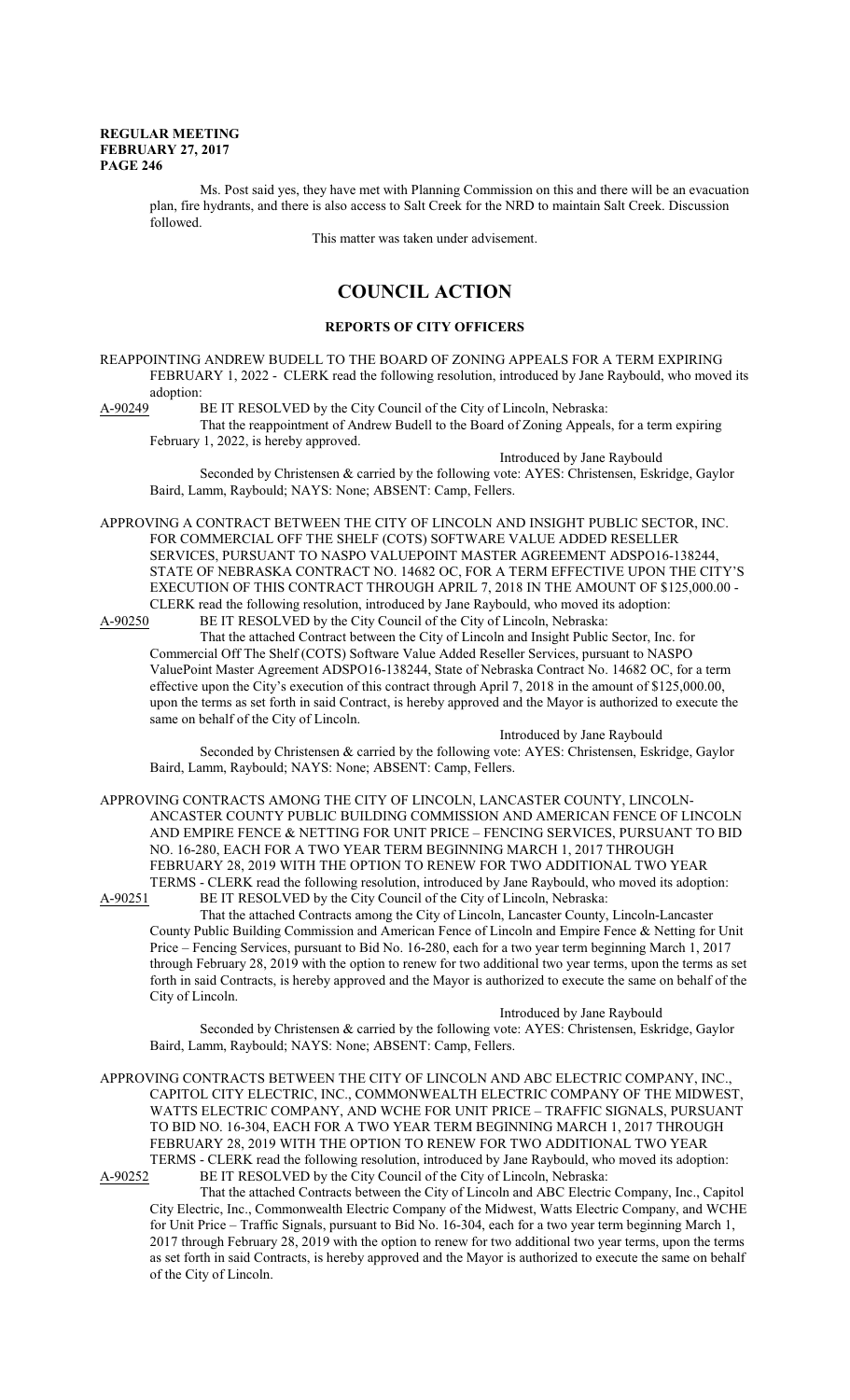Introduced by Jane Raybould

Seconded by Christensen & carried by the following vote: AYES: Christensen, Eskridge, Gaylor Baird, Lamm, Raybould; NAYS: None; ABSENT: Camp, Fellers.

APPROVING CONTRACTS AMONG THE CITY OF LINCOLN, LANCASTER COUNTY, CITY OF LINCOLN-LANCASTER COUNTY PUBLIC BUILDING COMMISSION AND FLOORS, INC. AND MIDWEST FLOOR COVERING INC. FOR UNIT PRICE – CARPET, TILE AND EDGING INSTALLATION, PURSUANT TO BID NO. 16-288, EACH FOR A TWO YEAR TERM BEGINNING MARCH 1, 2017 THROUGH FEBRUARY 28, 2019 WITH THE OPTION TO RENEW FOR TWO ADDITIONAL TWO YEAR TERMS - CLERK read the following resolution, introduced by Jane Raybould, who moved its adoption:

A-90253 BE IT RESOLVED by the City Council of the City of Lincoln, Nebraska:

That the attached Contracts among the City of Lincoln, Lancaster County, City of Lincoln-Lancaster County Public Building Commission and Floors, Inc. and Midwest Floor Covering Inc. for Unit Price – Carpet, Tile and Edging Installation, pursuant to Bid No. 16-288, each for a two year term beginning March 1, 2017 through February 28, 2019 with the option to renew for two additional two year terms, upon the terms as set forth in said Contracts, is hereby approved and the Mayor is authorized to execute the same on behalf of the City of Lincoln.

Introduced by Jane Raybould Seconded by Christensen & carried by the following vote: AYES: Christensen, Eskridge, Gaylor Baird, Lamm, Raybould; NAYS: None; ABSENT: Camp, Fellers.

APPROVING CONTRACTS AMONG THE CITY OF LINCOLN, LANCASTER COUNTY, CITY OF LINCOLN-LANCASTER COUNTY PUBLIC BUILDING COMMISSION AND THE OVERHEAD DOOR CO. OF LINCOLN, INC. AND PIONEER OVERHEAD DOOR, INC. FOR UNIT PRICE – OVERHEAD DOOR – REPAIR AND REPLACEMENT SERVICES, PURSUANT TO BID NO. 16-289, EACH FOR A TWO YEAR TERM BEGINNING MARCH 1, 2017 THROUGH FEBRUARY 28, 2019 WITH THE OPTION TO RENEW FOR TWO ADDITIONAL TWO YEAR TERMS - CLERK read the following resolution, introduced by Jane Raybould, who moved its adoption:<br>A-90254 BE IT RESOLVED by the City Council of the City of Lincoln. Neb

BE IT RESOLVED by the City Council of the City of Lincoln, Nebraska: That the attached Contracts among the City of Lincoln, Lancaster County, City of Lincoln-Lancaster County Public Building Commission and The Overhead Door Co. of Lincoln, Inc. and Pioneer Overhead Door, Inc. for Unit Price – Overhead Door – Repair and Replacement Services, pursuant to Bid No. 16-289, each for a two year term beginning March 1, 2017 through February 28, 2019 with the option to renew for two additional two year terms, upon the terms as set forth in said Contracts, is hereby approved and the Mayor is authorized to execute the same on behalf of the City of Lincoln.

Introduced by Jane Raybould

Seconded by Christensen & carried by the following vote: AYES: Christensen, Eskridge, Gaylor Baird, Lamm, Raybould; NAYS: None; ABSENT: Camp, Fellers.

APPROVING CONTRACTS AMONG THE CITY OF LINCOLN, LANCASTER COUNTY, CITY OF LINCOLN-LANCASTER COUNTY PUBLIC BUILDING COMMISSION AND HUNT IRRIGATION, INC., JUDSON IRRIGATION, INC., AND LAMPLIGHTERS LIGHTING & IRRIGATION FOR UNIT PRICE – IRRIGATION MAINTENANCE AND REPAIR SERVICES, PURSUANT TO BID NO. 16-291, EACH FOR A TWO YEAR TERM BEGINNING MARCH 1, 2017 THROUGH FEBRUARY 28, 2019 WITH THE OPTION TO RENEW FOR TWO ADDITIONAL TWO YEAR TERMS - CLERK read the following resolution, introduced by Jane Raybould, who moved its adoption:

A-90255 BE IT RESOLVED by the City Council of the City of Lincoln, Nebraska:

That the attached Contracts among the City of Lincoln, Lancaster County, City of Lincoln-Lancaster County Public Building Commission and Hunt Irrigation, Inc., Judson Irrigation, Inc., and Lamplighters Lighting & Irrigation for Unit Price – Irrigation Maintenance and Repair Services, pursuant to Bid No. 16-291, each for a two year term beginning March 1, 2017 through February 28, 2019 with the option to renew for two additional two year terms, upon the terms as set forth in said Contracts, is hereby approved and the Mayor is authorized to execute the same on behalf of the City of Lincoln. Introduced by Jane Raybould

Seconded by Christensen & carried by the following vote: AYES: Christensen, Eskridge, Gaylor Baird, Lamm, Raybould; NAYS: None; ABSENT: Camp, Fellers.

APPROVING CONTRACTS AMONG THE CITY OF LINCOLN, LANCASTER COUNTY, CITY OF LINCOLN-LANCASTER COUNTY PUBLIC BUILDING COMMISSION AND CAMPBELL'S NURSERIES & GARDEN CENTERS, MR. YARDS AND MORE LLC, AND NEBRASKA NURSERY AND COLOR GARDENS FOR UNIT PRICE – LANDSCAPE INSTALLATION AND MAINTENANCE SERVICES, PURSUANT TO BID NO. 16-290, EACH FOR A TWO YEAR TERM BEGINNING MARCH 1, 2017 THROUGH FEBRUARY 28, 2019 WITH THE OPTION TO RENEW FOR TWO ADDITIONAL TWO YEAR TERMS - CLERK read the following resolution, introduced by Jane Raybould, who moved its adoption:

A-90256 BE IT RESOLVED by the City Council of the City of Lincoln, Nebraska:

That the attached Contracts among the City of Lincoln, Lancaster County, City of Lincoln-Lancaster County Public Building Commission and Campbell's Nurseries & Garden Centers, Mr. Yards and More LLC, and Nebraska Nursery and Color Gardens for Unit Price – Landscape Installation and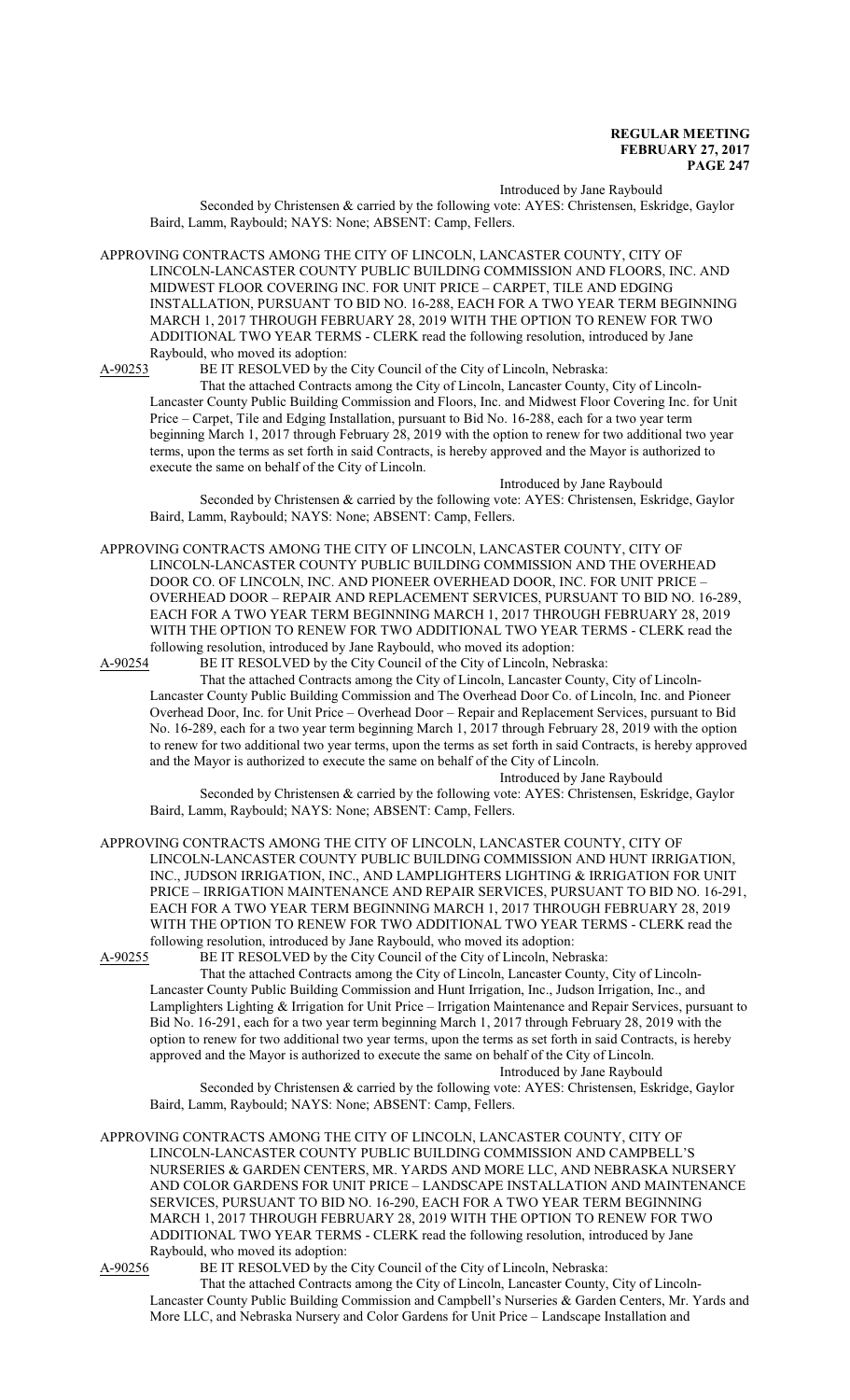Maintenance Services, pursuant to Bid No. 16-290, each for a two year term beginning March 1, 2017 through February 28, 2019 with the option to renew for two additional two year terms, upon the terms as set forth in said Contracts, is hereby approved and the Mayor is authorized to execute the same on behalf of the City of Lincoln.

Introduced by Jane Raybould

Seconded by Christensen & carried by the following vote: AYES: Christensen, Eskridge, Gaylor Baird, Lamm, Raybould; NAYS: None; ABSENT: Camp, Fellers.

APPROVING CONTRACTS BETWEEN THE CITY OF LINCOLN AND GENERAL EXCAVATING, JT&K SERVICES INC., K2 CONSTRUCTION, RAY LIPSEY INC, SELECT PLUMBING & UTILITY, T.J. OSBORN CONSTRUCTION INC., AND WALTON CONSTRUCTION CO, INC. FOR UNIT PRICE – EMERGENCY REPAIR AND UNDERGROUND UTILITY SERVICES, PURSUANT TO BID NO. 16- 293, EACH FOR A TWO YEAR TERM BEGINNING MARCH 1, 2017 THROUGH FEBRUARY 28, 2019 WITH THE OPTION TO RENEW FOR TWO ADDITIONAL TWO YEAR TERMS - CLERK read the following resolution, introduced by Jane Raybould, who moved its adoption:

A-90257 BE IT RESOLVED by the City Council of the City of Lincoln, Nebraska:

That the attached Contracts between the City of Lincoln and General Excavating, JT&K Services Inc., K2 Construction, Ray Lipsey Inc, Select Plumbing & Utility, T.J. Osborn Construction Inc., and Walton Construction Co, Inc. for Unit Price – Emergency Repair and Underground Utility Services, pursuant to Bid No. 16-293, each for a two year term beginning March 1, 2017 through February 28, 2019 with the option to renew for two additional two year terms, upon the terms as set forth in said Contracts, is hereby approved and the Mayor is authorized to execute the same on behalf of the City of Lincoln. Introduced by Jane Raybould

Seconded by Christensen & carried by the following vote: AYES: Christensen, Eskridge, Gaylor Baird, Lamm, Raybould; NAYS: None; ABSENT: Camp, Fellers.

APPROVING CONTRACTS AMONG THE CITY OF LINCOLN, LANCASTER COUNTY, CITY OF LINCOLN-LANCASTER COUNTY PUBLIC BUILDING COMMISSION AND BRANDT EXCAVATING COMPANY, COMPLETE CONSTRUCTION SERVICES, GANA TRUCKING & EXCAVATING, H.R. BOOKSTROM CONSTRUCTION, INC, HIGH PLAINS ENTERPRISES INC, AND WALTON CONSTRUCTION CO, INC. FOR UNIT PRICE – EXCAVATING, GRADING AND DOZING SERVICES, PURSUANT TO BID NO. 16-292, EACH FOR A TWO YEAR TERM BEGINNING MARCH 1, 2017 THROUGH FEBRUARY 28, 2019 WITH THE OPTION TO RENEW FOR TWO ADDITIONAL TWO YEAR TERMS - CLERK read the following resolution, introduced by Jane Raybould, who moved its adoption:<br>A-90258 BE IT RESOLVED by the City

BE IT RESOLVED by the City Council of the City of Lincoln, Nebraska:

That the attached Contracts among the City of Lincoln, Lancaster County, City of Lincoln-Lancaster County Public Building Commission and Brandt Excavating Company, Complete Construction Services, Gana Trucking & Excavating, H.R. Bookstrom Construction, INC, High Plains Enterprises Inc, and Walton Construction Co, Inc. for Unit Price – Excavating, Grading and Dozing Services, pursuant to Bid No. 16-292, each for a two year term beginning March 1, 2017 through February 28, 2019 with the option to renew for two additional two year terms, upon the terms as set forth in said Contracts, is hereby approved and the Mayor is authorized to execute the same on behalf of the City of Lincoln. Introduced by Jane Raybould

Seconded by Christensen & carried by the following vote: AYES: Christensen, Eskridge, Gaylor Baird, Lamm, Raybould; NAYS: None; ABSENT: Camp, Fellers.

APPROVING CONTRACTS AMONG THE CITY OF LINCOLN, LANCASTER COUNTY, CITY OF LINCOLN-LANCASTER COUNTY PUBLIC BUILDING COMMISSION AND ATHEY PAINTING INC., DICKEY - HINDS - MUIR INCORPORATED, SCHNEIDER CONSTRUCTION LLC, AND SMITH SERVICES FOR UNIT PRICE – PAINTING SERVICES, PURSUANT TO BID NO. 16-286, EACH FOR A TWO YEAR TERM BEGINNING MARCH 1, 2017 THROUGH FEBRUARY 28, 2019 WITH THE OPTION TO RENEW FOR TWO ADDITIONAL TWO YEAR TERMS - CLERK read the following resolution, introduced by Jane Raybould, who moved its adoption:<br>A-90259 BE IT RESOLVED by the City Council of the City of Lincoln, Neb

BE IT RESOLVED by the City Council of the City of Lincoln, Nebraska: That the attached Contracts among the City of Lincoln, Lancaster County, City of Lincoln-Lancaster County Public Building Commission and Athey Painting Inc., Dickey - Hinds - Muir Incorporated, Schneider Construction LLC, and Smith Services for Unit Price – Painting Services, pursuant to Bid No. 16-286, each for a two year term beginning March 1, 2017 through February 28, 2019 with the option to renew for two additional two year terms, upon the terms as set forth in said Contracts, is hereby approved and the Mayor is authorized to execute the same on behalf of the City of Lincoln. Introduced by Jane Raybould

Seconded by Christensen & carried by the following vote: AYES: Christensen, Eskridge, Gaylor Baird, Lamm, Raybould; NAYS: None; ABSENT: Camp, Fellers.

APPROVING CONTRACTS AMONG THE CITY OF LINCOLN, LANCASTER COUNTY, CITY OF LINCOLN-LANCASTER COUNTY PUBLIC BUILDING COMMISSION AND BRANDT EXCAVATING COMPANY, COMPLETE CONSTRUCTION SERVICES, GANA TRUCKING & EXCAVATING, HIGH PLAINS ENTERPRISES INC., MWE SERVICES, INC., NEW HORIZONS,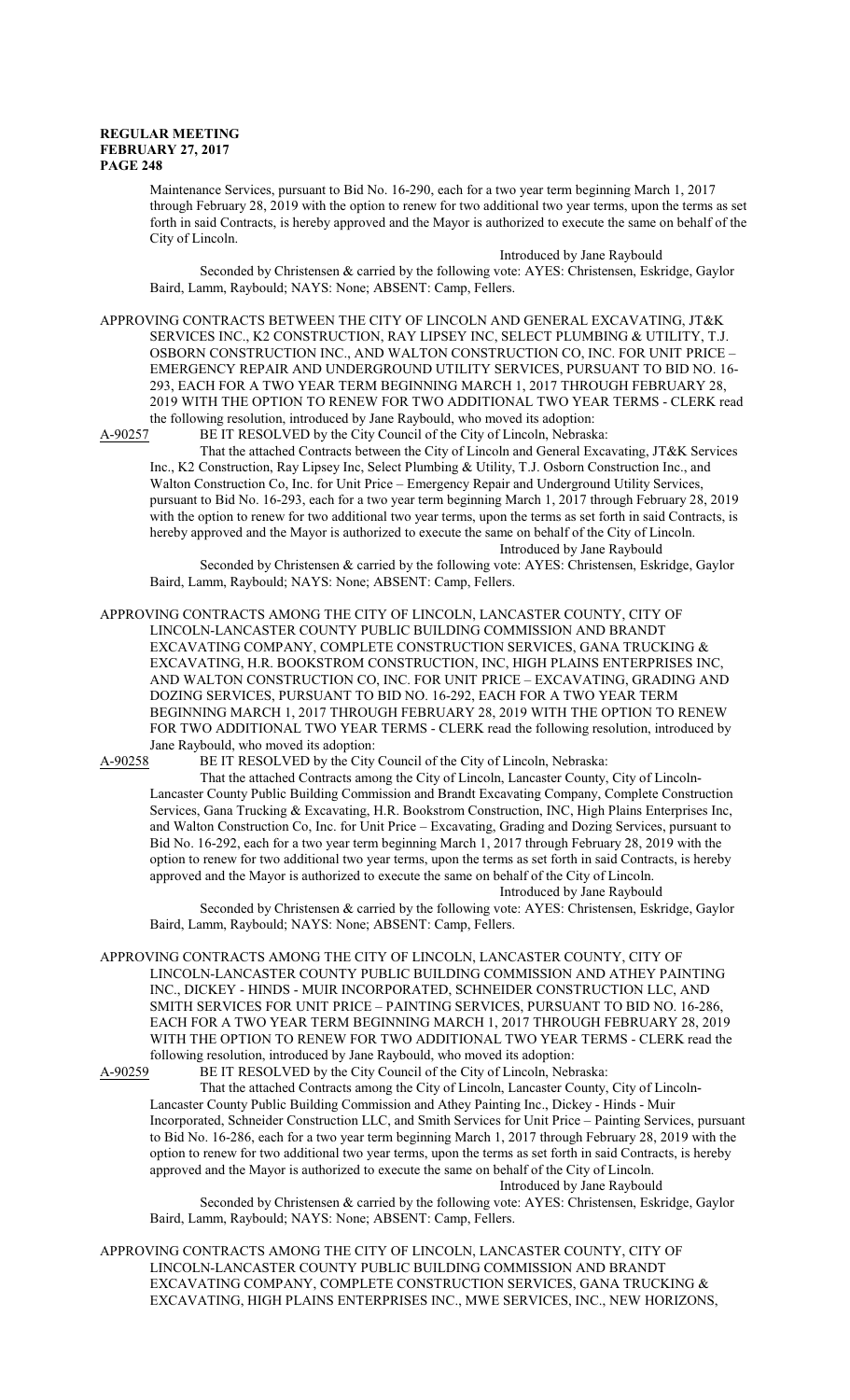LLC, AND VASA CONSTRUCTION FOR UNIT PRICE – DEMOLITION SERVICES, PURSUANT TO BID NO. 16-279, EACH FOR A TWO YEAR TERM BEGINNING MARCH 1, 2017 THROUGH FEBRUARY 28, 2019 WITH THE OPTION TO RENEW FOR TWO ADDITIONAL TWO YEAR TERMS - CLERK read the following resolution, introduced by Jane Raybould, who moved its adoption:<br>A-90260 BE IT RESOLVED by the City Council of the City of Lincoln, Nebraska: BE IT RESOLVED by the City Council of the City of Lincoln, Nebraska:

That the attached Contracts among the City of Lincoln, Lancaster County, City of Lincoln-Lancaster County Public Building Commission and Brandt Excavating Company, Complete Construction Services, Gana Trucking & Excavating, High Plains Enterprises Inc., MWE Services, Inc., New Horizons, LLC, and Vasa Construction for Unit Price – Demolition Services, pursuant to Bid No. 16-279, each for a two year term beginning March 1, 2017 through February 28, 2019 with the option to renew for two additional two year terms, upon the terms as set forth in said Contracts, is hereby approved and the Mayor is authorized to execute the same on behalf of the City of Lincoln.

Introduced by Jane Raybould

Seconded by Christensen & carried by the following vote: AYES: Christensen, Eskridge, Gaylor Baird, Lamm, Raybould; NAYS: None; ABSENT: Camp, Fellers.

APPROVING CONTRACTS AMONG THE CITY OF LINCOLN, LANCASTER COUNTY, CITY OF LINCOLN-LANCASTER COUNTY PUBLIC BUILDING COMMISSION AND BOB AND DON'S PLUMBING, DWORAK PLUMBING, HAYES MECHANICAL, JOHN HENRY'S PLUMBING, HEATING AND AC, AND JT&K SERVICES INC. FOR UNIT PRICE – PLUMBING SERVICES, PURSUANT TO BID NO. 16-283, EACH FOR A TWO YEAR TERM BEGINNING MARCH 1, 2017 THROUGH FEBRUARY 28, 2019 WITH THE OPTION TO RENEW FOR TWO ADDITIONAL TWO YEAR TERMS - CLERK read the following resolution, introduced by Jane Raybould, who moved its adoption:<br>A-90261 I

BE IT RESOLVED by the City Council of the City of Lincoln, Nebraska:

That the attached Contracts among the City of Lincoln, Lancaster County, City of Lincoln-Lancaster County Public Building Commission and Bob and Don's Plumbing, Dworak Plumbing, Hayes Mechanical, John Henry's Plumbing, Heating and AC, and JT&K Services Inc. for Unit Price – Plumbing Services, pursuant to Bid No. 16-283, each for a two year term beginning March 1, 2017 through February 28, 2019 with the option to renew for two additional two year terms, upon the terms as set forth in said Contracts, is hereby approved and the Mayor is authorized to execute the same on behalf of the City of Lincoln.

Introduced by Jane Raybould Seconded by Christensen & carried by the following vote: AYES: Christensen, Eskridge, Gaylor Baird, Lamm, Raybould; NAYS: None; ABSENT: Camp, Fellers.

APPROVING CONTRACTS AMONG THE CITY OF LINCOLN, LANCASTER COUNTY, CITY OF LINCOLN-LANCASTER COUNTY PUBLIC BUILDING COMMISSION AND CAPITOL CITY ELECTRIC INC., COMMONWEALTH ELECTRIC COMPANY OF THE MIDWEST, GREGG ELECTRIC COMPANY, HY-ELECTRIC, INC., PROGRESSIVE ELECTRIC, AND WILLMAR ELECTRIC SERVICE CORP. FOR UNIT PRICE – ELECTRICAL AND LARGE SCALE ELECTRICAL SERVICES, PURSUANT TO BID NO. 16-284, EACH FOR A TWO YEAR TERM BEGINNING MARCH 1, 2017 THROUGH FEBRUARY 28, 2019 WITH THE OPTION TO RENEW FOR TWO ADDITIONAL TWO YEAR TERMS - CLERK read the following resolution, introduced by Jane Raybould, who moved its adoption:<br>A-90262 BE IT RESOLVED by the

BE IT RESOLVED by the City Council of the City of Lincoln, Nebraska:

That the attached Contracts among the City of Lincoln, Lancaster County, City of Lincoln-Lancaster County Public Building Commission and Capitol City Electric Inc., Commonwealth Electric Company of the Midwest, Gregg Electric Company, Hy-Electric, Inc., Progressive Electric, and Willmar Electric Service Corp. for Unit Price – Electrical and Large Scale Electrical Services, pursuant to Bid No. 16-284, each for a two year term beginning March 1, 2017 through February 28, 2019 with the option to renew for two additional two year terms, upon the terms as set forth in said Contracts, is hereby approved and the Mayor is authorized to execute the same on behalf of the City of Lincoln.

Introduced by Jane Raybould

Seconded by Christensen & carried by the following vote: AYES: Christensen, Eskridge, Gaylor Baird, Lamm, Raybould; NAYS: None; ABSENT: Camp, Fellers.

APPROVING CONTRACTS AMONG THE CITY OF LINCOLN, LANCASTER COUNTY, CITY OF LINCOLN-LANCASTER COUNTY PUBLIC BUILDING COMMISSION AND WSI SERVICES, HEARTLAND MOVING (LINCOLN RELOCATION), AND SELECT VAN & STORAGE - MAYFLOWER TRANSIT (SELECT VAN & STORAGE INC.) FOR UNIT PRICE – MOVING SERVICES, PURSUANT TO BID NO. 16-282, EACH FOR A TWO YEAR TERM BEGINNING MARCH 1, 2017 THROUGH FEBRUARY 28, 2019 WITH THE OPTION TO RENEW FOR TWO ADDITIONAL TWO YEAR TERMS - CLERK read the following resolution, introduced by Jane Raybould, who moved its adoption:

A-90263 BE IT RESOLVED by the City Council of the City of Lincoln, Nebraska:

That the attached Contracts among the City of Lincoln, Lancaster County, City of Lincoln-Lancaster County Public Building Commission and WSI Services, Heartland Moving (Lincoln Relocation), and Select Van & Storage - Mayflower Transit (Select Van & Storage Inc.) for Unit Price – Moving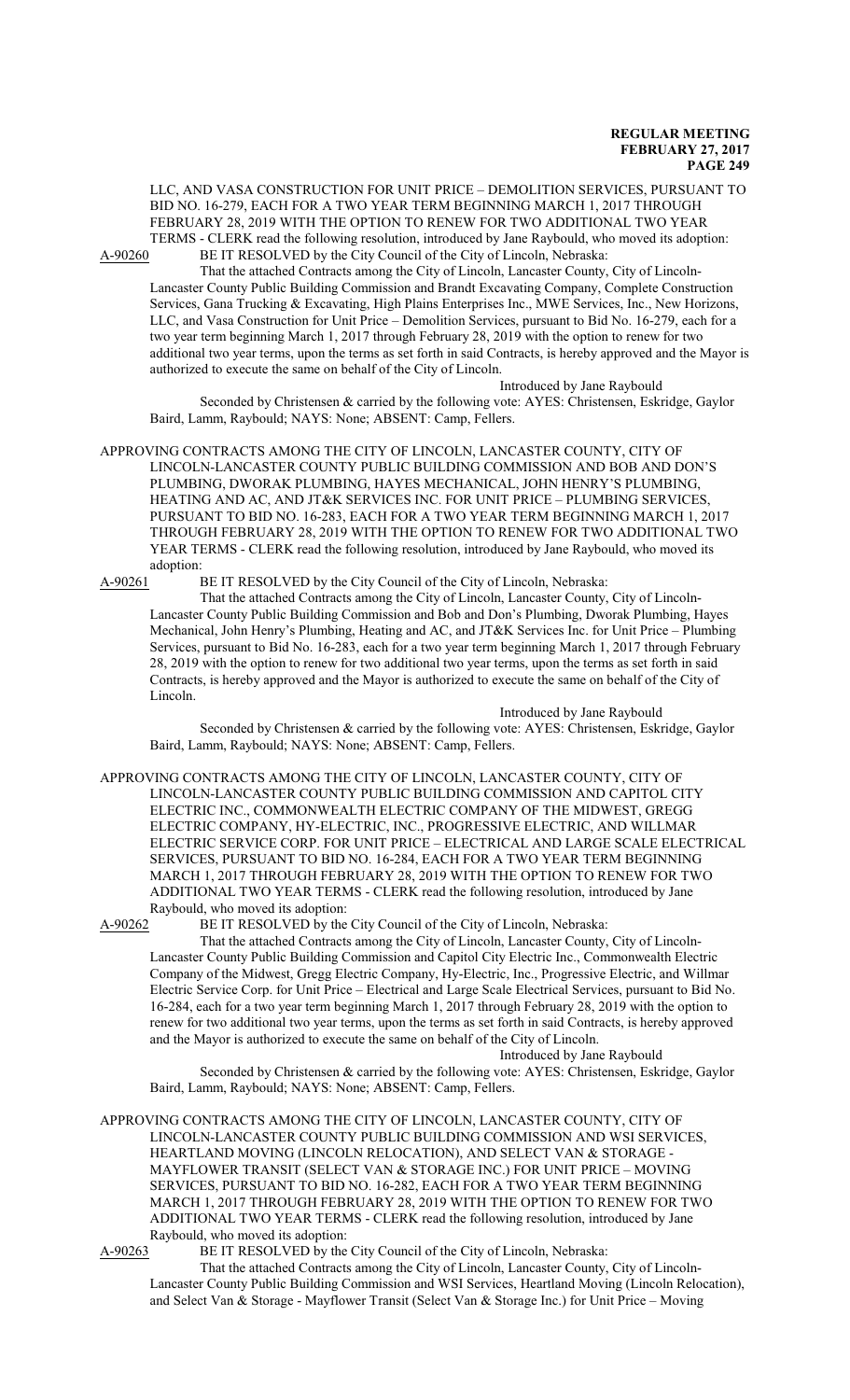Services, pursuant to Bid No. 16-282, each for a two year term beginning March 1, 2017 through February 28, 2019 with the option to renew for two additional two year terms, upon the terms as set forth in said Contracts, is hereby approved and the Mayor is authorized to execute the same on behalf of the City of Lincoln.

Introduced by Jane Raybould Seconded by Christensen & carried by the following vote: AYES: Christensen, Eskridge, Gaylor Baird, Lamm, Raybould; NAYS: None; ABSENT: Camp, Fellers.

APPROVING CONTRACTS AMONG THE CITY OF LINCOLN, LANCASTER COUNTY, CITY OF LINCOLN-LANCASTER COUNTY PUBLIC BUILDING COMMISSION AND A-J ROOFING (RENT-A-ROOFER INC.), IRONHIDE CONSTRUCTION INC., MC ENTERPRISES, OVER THE TOP ROOFING & CONSTRUCTION, SPRAGUE ROOFING COMPANY, WEATHERCRAFT COMPANY OF LINCOLN, AND WHITE CASTLE ROOFING & GUTTERS (WHITE CASTLE ROOFING & CONTRACTING INC.) FOR UNIT PRICE – ROOFING SERVICES, PURSUANT TO BID NO. 16-294, EACH FOR A TWO YEAR TERM BEGINNING MARCH 1, 2017 THROUGH FEBRUARY 28, 2019 WITH THE OPTION TO RENEW FOR TWO ADDITIONAL TWO YEAR TERMS - CLERK read the following resolution, introduced by Jane Raybould, who moved its adoption:

A-90264 BE IT RESOLVED by the City Council of the City of Lincoln, Nebraska:

That the attached Contracts among the City of Lincoln, Lancaster County, City of Lincoln-Lancaster County Public Building Commission and A-J Roofing (Rent-A-Roofer Inc.), Ironhide Construction Inc., MC Enterprises, Over The Top Roofing & Construction, Sprague Roofing Company, Weathercraft Company of Lincoln, and White Castle Roofing & Gutters (White Castle Roofing & Contracting Inc.) for Unit Price – Roofing Services, pursuant to Bid No. 16-294, each for a two year term beginning March 1, 2017 through February 28, 2019 with the option to renew for two additional two year terms, upon the terms as set forth in said Contracts, is hereby approved and the Mayor is authorized to execute the same on behalf of the City of Lincoln.

Introduced by Jane Raybould Seconded by Christensen & carried by the following vote: AYES: Christensen, Eskridge, Gaylor Baird, Lamm, Raybould; NAYS: None; ABSENT: Camp, Fellers.

APPROVING CONTRACTS AMONG THE CITY OF LINCOLN, LANCASTER COUNTY, CITY OF LINCOLN-LANCASTER COUNTY PUBLIC BUILDING COMMISSION AND BENES HEATING AND AIR CONDITIONING, INC., CAPITOL HEATING & AIR CONDITIONING, INC., CONTROL SERVICES INC., ENGINEERED CONTROLS INC., HAYES MECHANICAL, JOHNSON CONTROLS, INC., M C LARKINS HEATING/AIR CONDITIONING, MMC CONTRACTORS, AND SIEMENS INDUSTRY FOR UNIT PRICE – HVAC AND HVAC CONTROL SERVICES, PURSUANT TO BID NO. 16-281, EACH FOR A TWO YEAR TERM BEGINNING MARCH 1, 2017 THROUGH FEBRUARY 28, 2019 WITH THE OPTION TO RENEW FOR TWO ADDITIONAL TWO YEAR TERMS - CLERK read the following resolution, introduced by Jane Raybould, who moved its adoption: A-90265 BE IT RESOLVED by the City Council of the City of Lincoln, Nebraska:

That the attached Contracts among the City of Lincoln, Lancaster County, City of Lincoln-Lancaster County Public Building Commission and Benes Heating and Air Conditioning, Inc., Capitol Heating & Air Conditioning, Inc., Control Services Inc., Engineered Controls Inc., Hayes Mechanical, Johnson Controls, Inc., M C Larkins Heating/Air Conditioning, MMC Contractors, and Siemens Industry for Unit Price – HVAC and HVAC Control Services, pursuant to Bid No. 16-281, each for a two year term beginning March 1, 2017 through February 28, 2019 with the option to renew for two additional two year terms, upon the terms as set forth in said Contracts, is hereby approved and the Mayor is authorized to execute the same on behalf of the City of Lincoln.

Introduced by Jane Raybould

Seconded by Christensen & carried by the following vote: AYES: Christensen, Eskridge, Gaylor Baird, Lamm, Raybould; NAYS: None; ABSENT: Camp, Fellers.

APPROVING CONTRACTS AMONG THE CITY OF LINCOLN, LANCASTER COUNTY, CITY OF LINCOLN-LANCASTER COUNTY BUILDING COMMISSION AND CONCEPTS AV INTEGRATION, GOVDIRECT, INC./BIZCO BIZCO INC. DBA BIZCO TECHNOLOGIES, AND ELECTRONIC CONTRACTING COMPANY FOR UNIT PRICE – AUDIO-VISUAL REPAIRS AND REPLACEMENT SERVICES, PURSUANT TO BID NO. 16-287, EACH FOR A TWO YEAR TERM BEGINNING MARCH 1, 2017 THROUGH FEBRUARY 28, 2019 WITH THE OPTION TO RENEW FOR TWO ADDITIONAL TWO YEAR TERMS - CLERK read the following resolution, introduced by Jane Raybould, who moved its adoption:

A-90266 BE IT RESOLVED by the City Council of the City of Lincoln, Nebraska:

That the attached Contracts among the City of Lincoln, Lancaster County, City of Lincoln-Lancaster County Public Building Commission and CONCEPTS AV Integration, Bizco Inc. dba Bizco Technologies, and Electronic Contracting Company for Unit Price – Audio-Visual Repairs and Replacement Services, pursuant to Bid No. 16-287, each for a two year term beginning March 1, 2017 through February 28, 2019 with the option to renew for two additional two year terms, upon the terms as set forth in said Contracts, is hereby approved and the Mayor is authorized to execute the same on behalf of the City of Lincoln.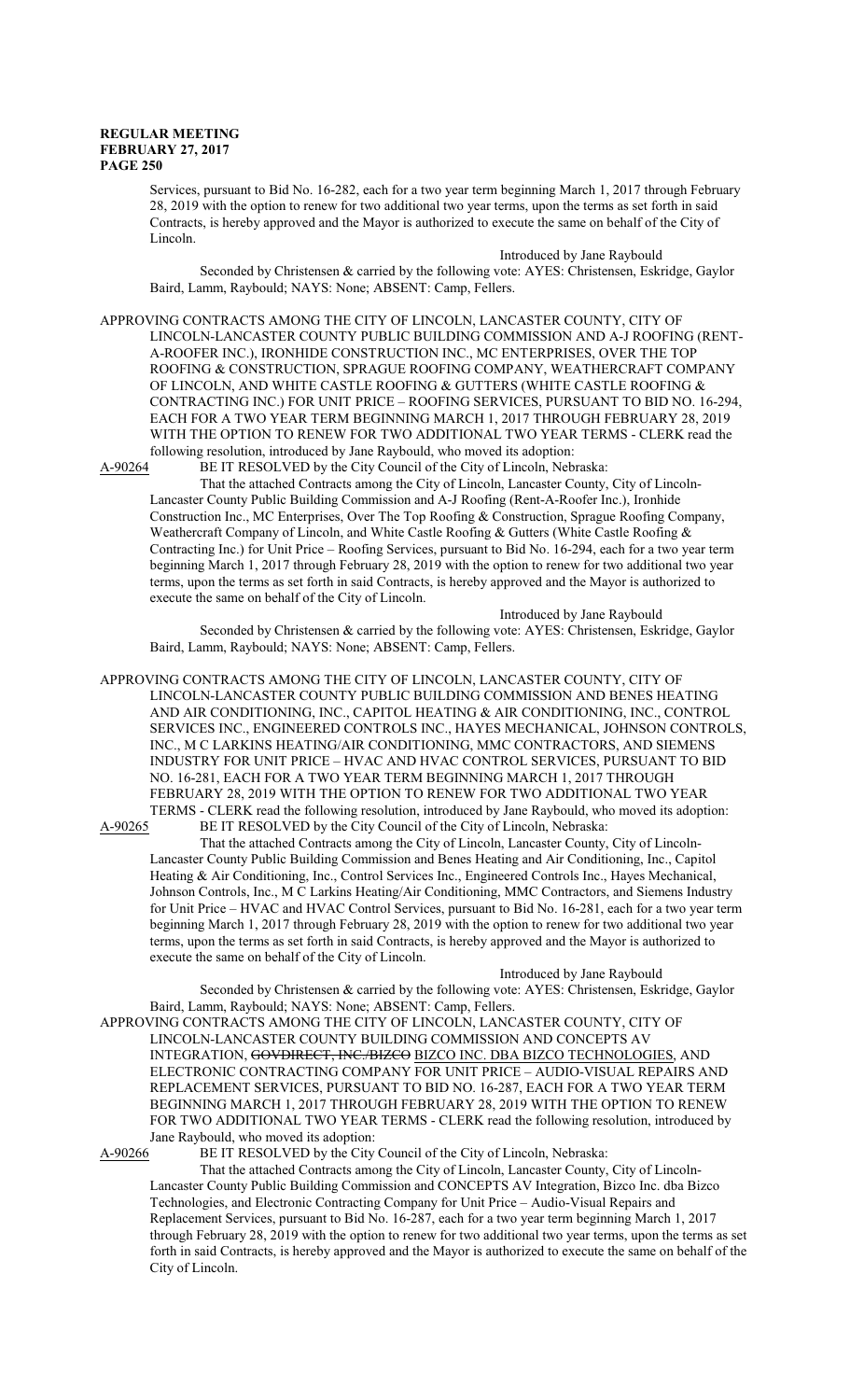Introduced by Jane Raybould

Seconded by Christensen & carried by the following vote: AYES: Christensen, Eskridge, Gaylor Baird, Lamm, Raybould; NAYS: None; ABSENT: Camp, Fellers.

APPROVING CONTRACTS AMONG THE CITY OF LINCOLN, LANCASTER COUNTY, CITY OF LINCOLN-LANCASTER COUNTY PUBLIC BUILDING COMMISSION AND A&J DONNER CONSTRUCTION INC., AYARS & AYARS, INC., BRAGER CONSTRUCTION INC., DICKEY - HINDS - MUIR INCORPORATED, EXCEL CONSTRUCTION, LLC, IRONHIDE CONSTRUCTION INC., KINGERY CONSTRUCTION CO., NGC GROUP INC., SMITH SERVICES, AND VASA CONSTRUCTION FOR UNIT PRICE – GENERAL CONSTRUCTION SERVICES, PURSUANT TO BID NO. 16-278, EACH FOR A TWO YEAR TERM BEGINNING MARCH 1, 2017 THROUGH FEBRUARY 28, 2019 WITH THE OPTION TO RENEW FOR TWO ADDITIONAL TWO YEAR

TERMS - CLERK read the following resolution, introduced by Jane Raybould, who moved its adoption:<br>A-90267 BE IT RESOLVED by the City Council of the City of Lincoln. Nebraska: BE IT RESOLVED by the City Council of the City of Lincoln, Nebraska:

That the attached Contracts among the City of Lincoln, Lancaster County, City of Lincoln-Lancaster County Public Building Commission and A&J Donner Construction Inc., Ayars & Ayars, Inc., Brager Construction Inc., Dickey - Hinds - Muir Incorporated, Excel Construction, LLC, Ironhide Construction Inc., Kingery Construction Co., NGC Group Inc., Smith Services, and Vasa Construction for Unit Price – General Construction Services, pursuant to Bid No. 16-278, each for a two year term beginning March 1, 2017 through February 28, 2019 with the option to renew for two additional two year terms, upon the terms as set forth in said Contracts, is hereby approved and the Mayor is authorized to execute the same on behalf of the City of Lincoln.

Introduced by Jane Raybould Seconded by Christensen & carried by the following vote: AYES: Christensen, Eskridge, Gaylor Baird, Lamm, Raybould; NAYS: None; ABSENT: Camp, Fellers.

APPROVING CONTRACTS AMONG THE CITY OF LINCOLN, LANCASTER COUNTY, CITY OF LINCOLN-LANCASTER COUNTY PUBLIC BUILDING COMMISSION AND A&J DONNER CONSTRUCTION INC., AYARS & AYARS, INC., CATHER & SON'S CONSTRUCTION, INC., DICKEY - HINDS - MUIR INCORPORATED, K2 CONSTRUCTION, MTZ CONSTRUCTION LLC, PAVERS, INC., PRECISION CONCRETE CUTTING, R & C CONCRETE, SCHMIEDING CONCRETE, INC., SILVER RIDGE CONSTRUCTION, VASA CONSTRUCTION, AND WALTON CONSTRUCTION CO., INC. FOR UNIT PRICE – PAVING/CONCRETE SERVICES, PURSUANT TO BID NO. 16-285, EACH FOR A TWO YEAR TERM BEGINNING MARCH 1, 2017 THROUGH FEBRUARY 28, 2019 WITH THE OPTION TO RENEW FOR TWO ADDITIONAL TWO YEAR TERMS - CLERK read the following resolution, introduced by Jane Raybould, who moved its adoption: A-90268 BE IT RESOLVED by the City Council of the City of Lincoln, Nebraska:

That the attached Contracts among the City of Lincoln, Lancaster County, City of Lincoln-Lancaster County Public Building Commission and A&J Donner Construction Inc., Ayars & Ayars, Inc., Cather & Son's Construction, Inc., Dickey - Hinds - Muir Incorporated, K2 Construction, MTZ Construction LLC, Pavers, Inc., Precision Concrete Cutting, R & C Concrete, Schmieding Concrete, Inc., Silver Ridge Construction, Vasa Construction, and Walton Construction Co., Inc. for Unit Price – Paving/Concrete Services, pursuant to Bid No. 16-285, each for a two year term beginning March 1, 2017 through February 28, 2019 with the option to renew for two additional two year terms, upon the terms as set forth in said Contracts, is hereby approved and the Mayor is authorized to execute the same on behalf of the City of Lincoln.

#### Introduced by Jane Raybould

Seconded by Christensen & carried by the following vote: AYES: Christensen, Eskridge, Gaylor Baird, Lamm, Raybould; NAYS: None; ABSENT: Camp, Fellers.

APPROVING A CONSTRUCTION ENGINEERING SERVICES TASK ORDER AGREEMENT BETWEEN THE CITY OF LINCOLN AND OLSSON ASSOCIATES, INC. FOR THE SUPERIOR STREET,  $27^{\rm TH}$ STREET TO CORNHUSKER HIGHWAY PAVEMENT REPAIR PROJECT. CITY PROJECT NO. 540031. STATE PROJECT NO. LCLC-5254(10), CN 13316 - CLERK read the following resolution, introduced by Jane Raybould, who moved its adoption:

A-90269 WHEREAS, City of Lincoln is developing a transportation project for which it intends to obtain Federal funds;

WHEREAS, City of Lincoln as a sub-recipient of Federal-Aid funding is charged with the responsibility of expending said funds in accordance with Federal, State, and local laws, rules, regulations, policies, and guidelines applicable to the funding of the Federal-aid project;

WHEREAS, City of Lincoln and Olsson Associates, Inc. wish to enter into a Construction Engineering Services Task Order Agreement to provide Preliminary Engineering Services for the Federalaid project.

BE IT RESOLVED by the City Council of the City of Lincoln, Nebraska:

That the attached Construction Engineering Services Task Order Agreement between the City of Lincoln and Olsson Associates, Inc. for engineering services for the Superior Street, 27<sup>th</sup> Street to Cornhusker Highway pavement repair project, State Project No. LCLC-5254(10), Control No. 13316, in accordance with the terms and conditions contained in said Agreement, is hereby approved and the Mayor is authorized to execute the same on behalf of the City of Lincoln.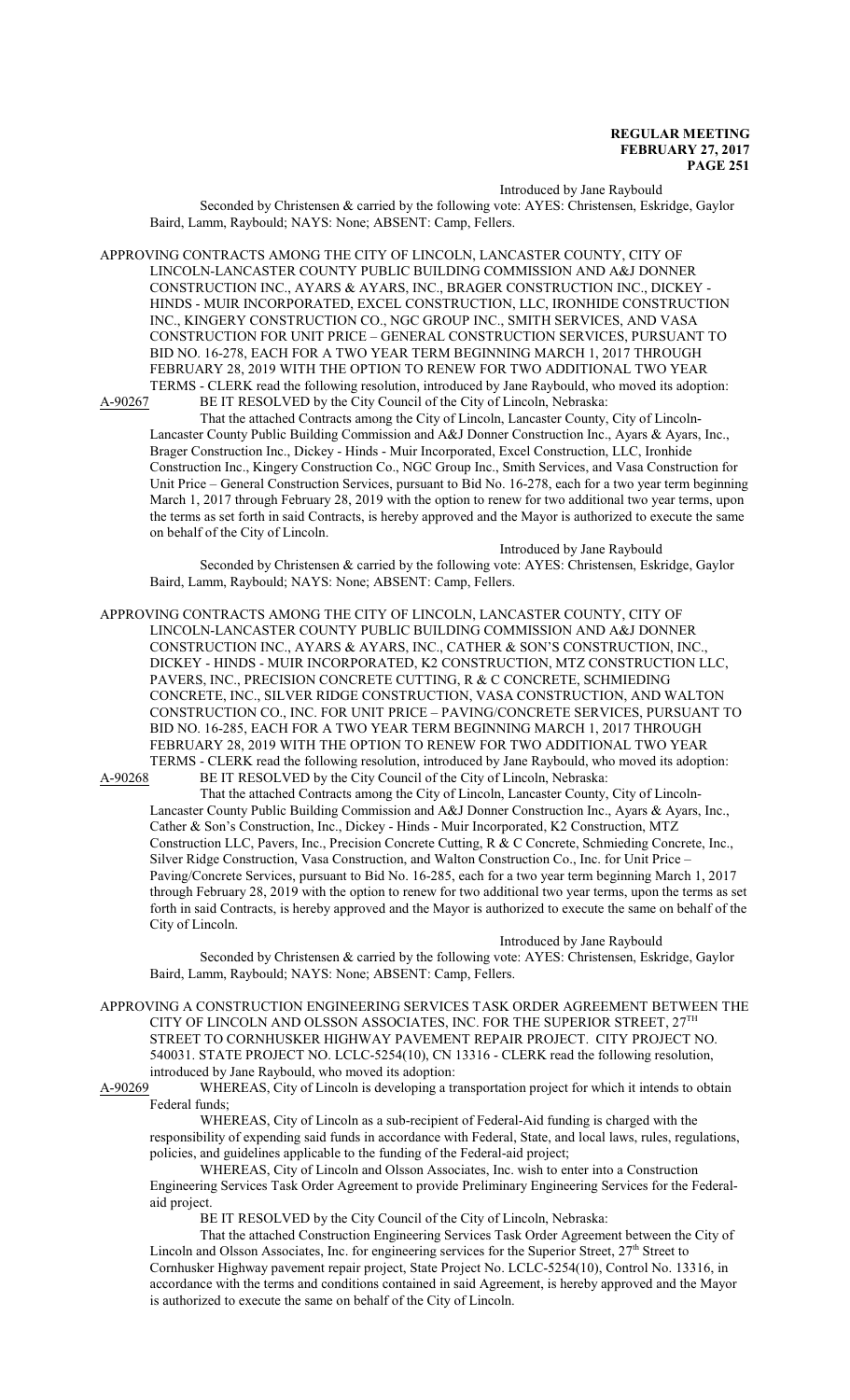The City Clerk is directed to return the executed copies of the Agreement to Erin Sokolik, Engineering Services, Public Works and Utilities Department, for transmittal and execution by the State Department of Roads.

Introduced by Jane Raybould Seconded by Christensen & carried by the following vote: AYES: Christensen, Eskridge, Gaylor Baird, Lamm, Raybould; NAYS: None; ABSENT: Camp, Fellers.

APPROVING A CONSTRUCTION ENGINEERING SERVICES TASK ORDER AGREEMENT BETWEEN THE CITY OF LINCOLN AND OLSSON ASSOCIATES, INC. FOR THE  $27^{\text{TH}}$  STREET, HOLDREGE STREET TO FLETCHER AVENUE PAVEMENT REPAIR PROJECT. CITY PROJECT NO. 540040. STATE PROJECT NO. LCLC-5231(16), CN 13317 - CLERK read the following resolution, introduced by Jane Raybould, who moved its adoption:

A-90270 WHEREAS, City of Lincoln is developing a transportation project for which it intends to obtain Federal funds;

WHEREAS, City of Lincoln as a sub-recipient of Federal-Aid funding is charged with the responsibility of expending said funds in accordance with Federal, State, and local laws, rules, regulations, policies, and guidelines applicable to the funding of the Federal-aid project;

WHEREAS, City of Lincoln and Olsson Associates, Inc. wish to enter into a Construction Engineering Services Task Order Agreement to provide Preliminary Engineering Services for the Federalaid project.

BE IT RESOLVED by the City Council of the City of Lincoln, Nebraska:

That the attached Construction Engineering Services Task Order Agreement between the City of Lincoln and Olsson Associates, Inc. for engineering services for the 27<sup>th</sup> Street, Holdrege Street to Fletcher Avenue pavement repair project, State Project No. LCLC-5231(16), Control No. 13317, in accordance with the terms and conditions contained in said Agreement, is hereby approved and the Mayor is authorized to execute the same on behalf of the City of Lincoln.

The City Clerk is directed to return the executed copies of the Agreement to Zach Becker, Engineering Services, Public Works and Utilities Department, for transmittal and execution by the State Department of Roads.

Introduced by Jane Raybould

Seconded by Christensen & carried by the following vote: AYES: Christensen, Eskridge, Gaylor Baird, Lamm, Raybould; NAYS: None; ABSENT: Camp, Fellers.

- CLERK'S LETTER AND MAYOR'S APPROVAL OF RESOLUTION AND ORDINANCES PASSED BY CITY COUNCIL ON FEBRUARY 6, 2016 - CLERK presented said report which was placed on file in the Office of the City Clerk. **(27-1)**
- CLERK'S LETTER AND MAYOR'S APPROVAL OF RESOLUTION AND ORDINANCES PASSED BY CITY COUNCIL ON FEBRUARY 13, 2017 - CLERK presented said report which was placed on file in the Office of the City Clerk. **(27-1)**
- REPORT FROM CITY TREASURER OF FRANCHISE FEES FROM BLACK HILLS CORPORATION FOR THE MONTH OF DECEMBER, 2016 - CLERK presented said report which was placed on file in the Office of the City Clerk. **(16-1)**
- REPORT FROM CITY TREASURER OF 911 SURCHARGES FOR THE MONTH OF DECEMBER, 2016 CLERK presented said report which was placed on file in the Office of the City Clerk. **(20- 02)**
- REPORT FROM CITY TREASURER WINDSTREAM CABLE FRANCHISE QUARTERLY REPORT FOR 4TH QUARTER, 2016 - CLERK presented said report which was placed on file in the Office of the City Clerk. **(41-2518C)**

## **PETITIONS & COMMUNICATIONS**

SETTING THE HEARING DATE OF MONDAY, MARCH 13, 2017 AT 3:00 P.M. ON THE APPLICATION OF HY-VEE INC DBA HY-VEE RESTAURANT FOR A CLASS I LIQUOR LICENSE AT 1601 N.  $84^{\mathrm{TH}}$ STREET - CLERK read the following resolution, introduced by Roy Christensen, who moved its adoption: A-90271 BE IT RESOLVED by the City Council, of the City of Lincoln, that a hearing date is hereby set for Monday, March 13, 2017, at 3:00 p.m. or as soon thereafter as possible in the City Council Chambers,

County-City Building, 555 S. 10th St., Lincoln, NE for the Application of Hy-Vee Inc dba Hy-Vee Restaurant for a Class I Liquor License at 1601 N. 84<sup>th</sup> Street.

If the Police Dept. is unable to complete the investigation by said time, a new hearing date will be set.

Introduced by Roy Christensen

Seconded by Eskridge & carried by the following vote: AYES: Christensen, Eskridge, Gaylor Baird, Lamm, Raybould; NAYS: None; ABSENT: Camp, Fellers.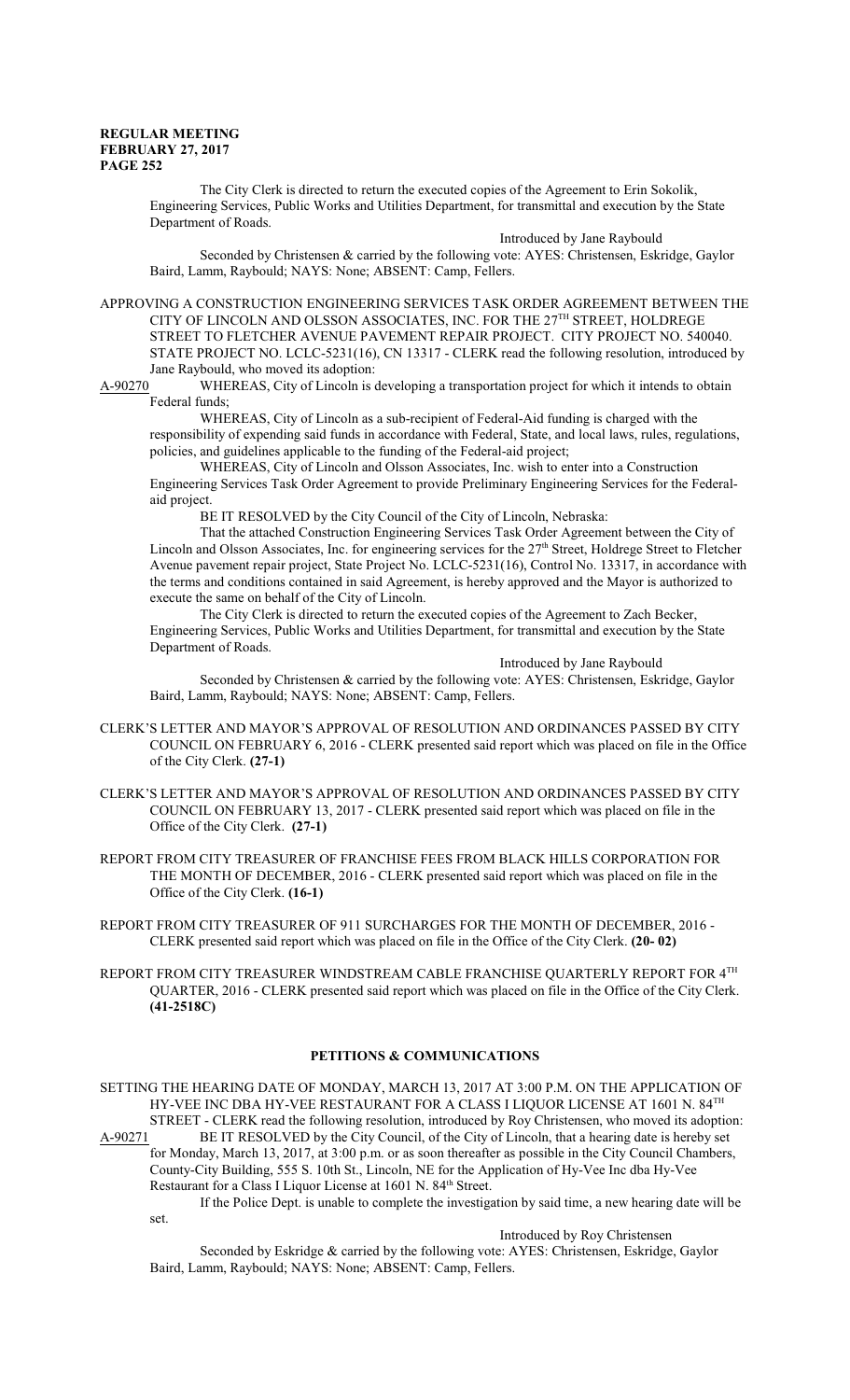SETTING THE HEARING DATE OF MONDAY, MARCH 13, 2017 AT 3:00 P.M. ON THE APPLICATION OF HY-VEE INC DBA HY-VEE RESTAURANT FOR A CLASS I LIQUOR LICENSE AT 5010 O STREET - CLERK read the following resolution, introduced by Roy Christensen, who moved its adoption:

A-90272 BE IT RESOLVED by the City Council, of the City of Lincoln, that a hearing date is hereby set

for Monday, March 13, 2017, at 3:00 p.m. or as soon thereafter as possible in the City Council Chambers, County-City Building, 555 S. 10th St., Lincoln, NE for the Application of Hy-Vee Inc dba Hy-Vee Restaurant for a Class I Liquor License at 5010 O Street.

If the Police Dept. is unable to complete the investigation by said time, a new hearing date will be set.

Introduced by Roy Christensen

Seconded by Eskridge & carried by the following vote: AYES: Christensen, Eskridge, Gaylor Baird, Lamm, Raybould; NAYS: None; ABSENT: Camp, Fellers.

SETTING THE HEARING DATE OF MONDAY, MARCH 13, 2017 AT 3:00 P.M. ON THE APPLICATION OF HY-VEE INC DBA HY-VEE RESTAURANT FOR A CLASS I LIQUOR LICENSE AT 6001 VILLAGE DRIVE - CLERK read the following resolution, introduced by Roy Christensen, who moved its adoption:

A-90273 BE IT RESOLVED by the City Council, of the City of Lincoln, that a hearing date is hereby set for Monday, March 13, 2017, at 3:00 p.m. or as soon thereafter as possible in the City Council Chambers, County-City Building, 555 S. 10th St., Lincoln, NE for the Application of Hy-Vee Inc dba Hy-Vee Restaurant for a Class I Liquor License at 6001 Village Drive.

If the Police Dept. is unable to complete the investigation by said time, a new hearing date will be set.

Introduced by Roy Christensen

Seconded by Eskridge & carried by the following vote: AYES: Christensen, Eskridge, Gaylor Baird, Lamm, Raybould; NAYS: None; ABSENT: Camp, Fellers.

### **THE FOLLOWING WERE REFERRED TO THE PLANNING DEPT:**

Change of Zone No. 16042 - requested by Danny Osmanovic, from R-2 Residential District to B-3 Commercial District for a neighborhood café, on property generally located at 3255 A Street. Change of Zone No. 17002 - requested by Prairie Home Builders, from AG Agricultural District to R-3 Residential District, on property generally located at South 90th and A Streets.

Change of Zone No. 17003 - requested by Prairie Home Builders, from AGR Agricultural Residential District to R-3 Residential District and from AGR Agricultural Residential District to R-T Residential Transition District as well as a Community Unit Plan, on property generally located at 6000 South 84th Street and the SE corner of South 84th Street and Foxtail Drive.

Special Permit No. 17002 - requested by REGA Engineering, to allow for a 46-unit Community Unit Plan, on property generally located at 6000 South 84th Street and the SE corner of South 84th Street and Foxtail Drive.

Use Permit No. 126F - requested by Hausmann Holdings, LLC, to reduce the parking requirement to 1 stall per 400 square feet on Lot 2, on property generally located at Wilderness Woods Place and Executive Woods Drive.

### **PLACED ON FILE IN THE OFFICE OF THE CITY CLERK:**

Administrative Amendment No. 17003, Hartlands Garden Valley 4<sup>th</sup> Addition Final Plat, approved by the Planning Director on January 31, 2017, to accept the Affidavit of Surveyor to correct typographical errors on the Final Plat, generally located at N. 14<sup>th</sup> Street and Humphrey Avenue.

### **LIQUOR RESOLUTIONS**

APPLICATION OF MO CHARA, LLC FOR A SPECIAL DESIGNATED LICENSE TO COVER AN OUTDOOR AREA MEASURING APPROXIMATELY 100 FEET BY 30 FEET AT MCFARLAND & SON'S AUTHENTIC IRISH PUB AT 710 P STREET ON MARCH 17, 2017 BETWEEN 4:00 P.M. AND 12:30 A.M. - CLERK read the following resolution, introduced by Carl Eskridge, who moved its adoption for approval:

A-90274 BE IT RESOLVED by the City Council of the City of Lincoln, Nebraska:

That after hearing duly had as required by law, consideration of the facts of this application, the Nebraska Liquor Control Act, and the pertinent City ordinances, the City Council recommends that the application of Mo Chara, LLC for a special designated license to cover an outdoor area measuring approximately 100 feet by 30 feet at McFarland & Son's Authentic Irish Pub at 710 P Street, Lincoln, Nebraska, on March 17, 2017, between the hours of 4:00 p.m. and 12:30 a.m., be approved with the condition that the premises complies in every respect with all City and State regulations and with the following requirements:

- 1. Identification to be checked, wristbands required on all parties wishing to consume alcohol.
- 2. Adequate security shall be provided for the event.
- 3. The area requested for the permit shall be separated from the public by a fence or other means.
- 4. Responsible alcohol service practices shall be followed.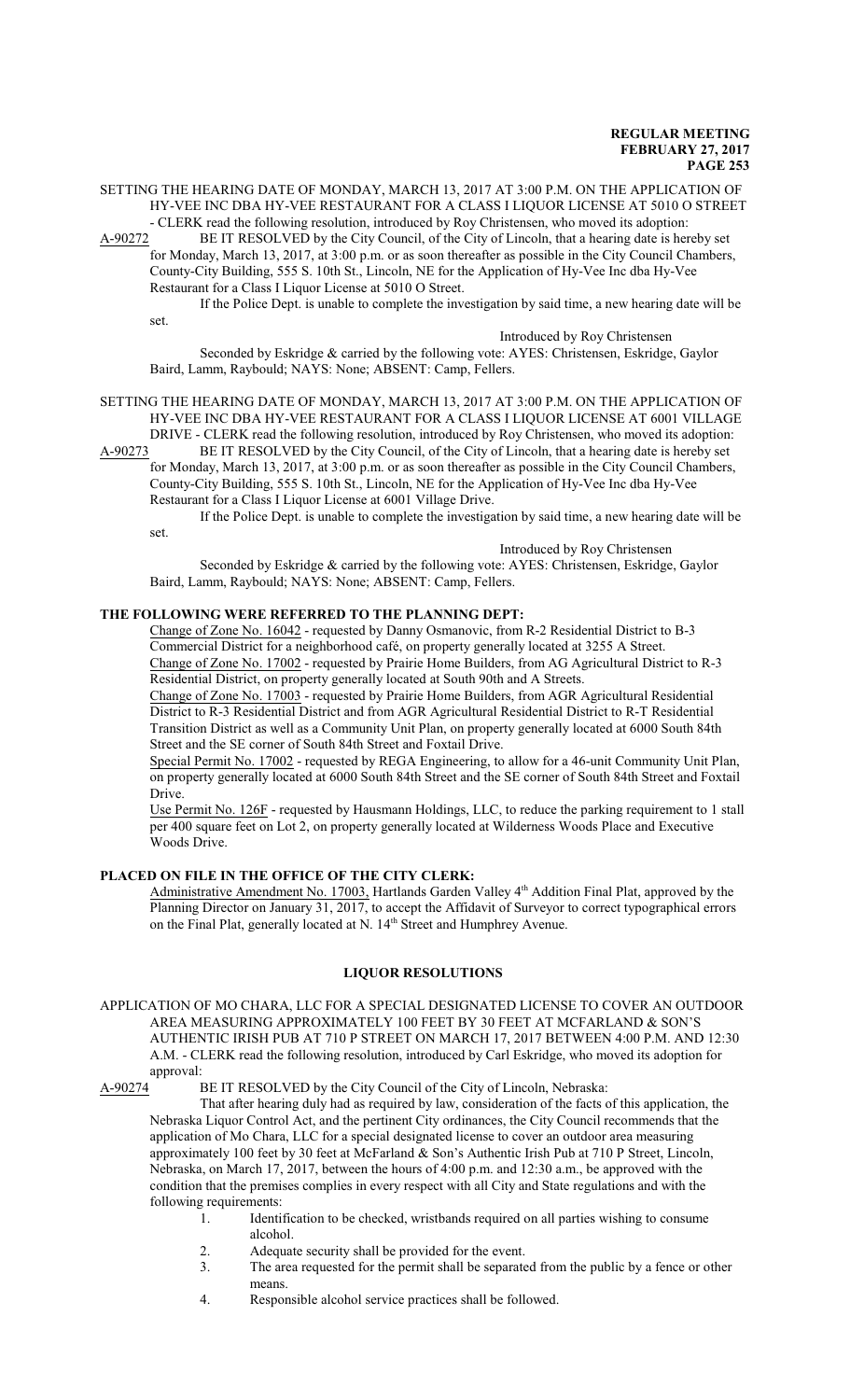BE IT FURTHER RESOLVED the City Clerk is directed to transmit a copy of this resolution to the Nebraska Liquor Control Commission.

Introduced by Carl Eskridge Seconded by Raybould & carried by the following vote: AYES: Christensen, Eskridge, Gaylor Baird, Lamm, Raybould; NAYS: None; ABSENT: Camp, Fellers.

APPLICATION OF MCKINNEY'S PUB, LLC FOR A SPECIAL DESIGNATED LICENSE TO COVER AN OUTDOOR AREA MEASURING APPROXIMATELY 35 FEET BY 80 FEET AT MCKINNEYS IRISH PUB AT 151 N. 8TH STREET ON MARCH 17, 2017 BETWEEN 1:00 P.M. AND 12:00 A.M. - CLERK read the following resolution, introduced by Carl Eskridge, who moved its adoption for approval:

A-90275 BE IT RESOLVED by the City Council of the City of Lincoln, Nebraska: That after hearing duly had as required by law, consideration of the facts of this application, the

Nebraska Liquor Control Act, and the pertinent City ordinances, the City Council recommends that the application of McKinney's Pub, LLC for a special designated license to cover an outdoor area measuring approximately 35 feet by 80 feet at McKinneys Irish Pub at 151 North 8th Street, Lincoln, Nebraska, on March 17, 2017, between the hours of 1:00 p.m. and midnight, be approved with the condition that the premises complies in every respect with all City and State regulations and with the following requirements:

- 1. Identification to be checked, wristbands required on all parties wishing to consume alcohol.
- 2. Adequate security shall be provided for the event.<br>3. The area requested for the permit shall be separate
- The area requested for the permit shall be separated from the public by a fence or other means.
- 4. Responsible alcohol service practices shall be followed.

BE IT FURTHER RESOLVED the City Clerk is directed to transmit a copy of this resolution to the Nebraska Liquor Control Commission.

Introduced by Carl Eskridge

Seconded by Raybould & carried by the following vote: AYES: Christensen, Eskridge, Gaylor Baird, Lamm, Raybould; NAYS: None; ABSENT: Camp, Fellers.

### **PUBLIC HEARING - RESOLUTIONS**

APPROVING AN ADVERTISING AGREEMENT BETWEEN THE CITY OF LINCOLN PARKS AND RECREATION CITY GOLF COURSES AND BENCH CRAFT COMPANY WHICH WILL PROVIDE REVENUE FROM ADVERTISEMENT AT ALL FIVE MUNICIPAL GOLF COURSES AND WILL PROVIDE SCORE CARDS, BENCHES, AND OTHER SUPPLIES AND EQUIPMENT FOR EACH COURSE AT NO COST (12/19/16 - PLACED ON PENDING UNTIL 02/27/17) - CLERK read the following resolution, introduced by Trent Fellers, Roy Christensen moved its adoption:

A-90276 WHEREAS, the City of Lincoln owns and holds Ager, Highlands, Holmes, Mahoney, and Pioneers Golf Courses and operates each of the five (5) municipal golf courses and clubhouses therein for the benefit of the citizens of the City of Lincoln; and

WHEREAS, Bench Craft Company wishes to acquire the right to display advertisements on score cards, benches, and other supplies and equipment, and the City is willing to grant certain advertising rights to Bench Craft Company.

NOW, THEREFORE, BE IT RESOLVED by the City Council of the City of Lincoln, Nebraska: That the Advertising Agreement between the City of Lincoln, Nebraska, and Bench Craft

Company, which is attached hereto marked as Attachment "A" and made a part hereof by reference, under which the City authorizes Bench Craft Company to sell advertising upon the terms and conditions as set forth in said Agreement, is hereby accepted and approved, and the Mayor is authorized to execute said Agreement and any subsequent related amendments and extensions on behalf of the City.

The City Clerk is directed to return one fully executed copy of the Agreement to the Parks & Recreation Department for transmittal to Bench Craft Company.

Introduced by Trent Fellers

Seconded by Eskridge & carried by the following vote: AYES: Christensen, Eskridge, Gaylor Baird, Lamm, Raybould; NAYS: None; ABSENT: Camp, Fellers.

### **PUBLIC HEARING ORDINANCES - 2ND READING & RELATED RESOLUTIONS**

APPROVING THE TRANSFER OF FUNDS FROM APPROVED APPROPRIATIONS INTO THE PARKS & RECREATION DEPARTMENT HVAC PROJECT FUND #465 CIP FOR RENOVATION OF THE HVAC (HEATING, VENTILATION, AIR CONDITIONING) SYSTEM AT BELMONT RECREATION CENTER - CLERK read an ordinance, introduced by Trent Fellers, approving the transfer of funds from approved appropriations into the Parks & Recreation Department HVAC Project Fund #465 CIP for renovation of the HVAC (heating, ventilation, air conditioning) system at Belmont Recreation Center, the second time.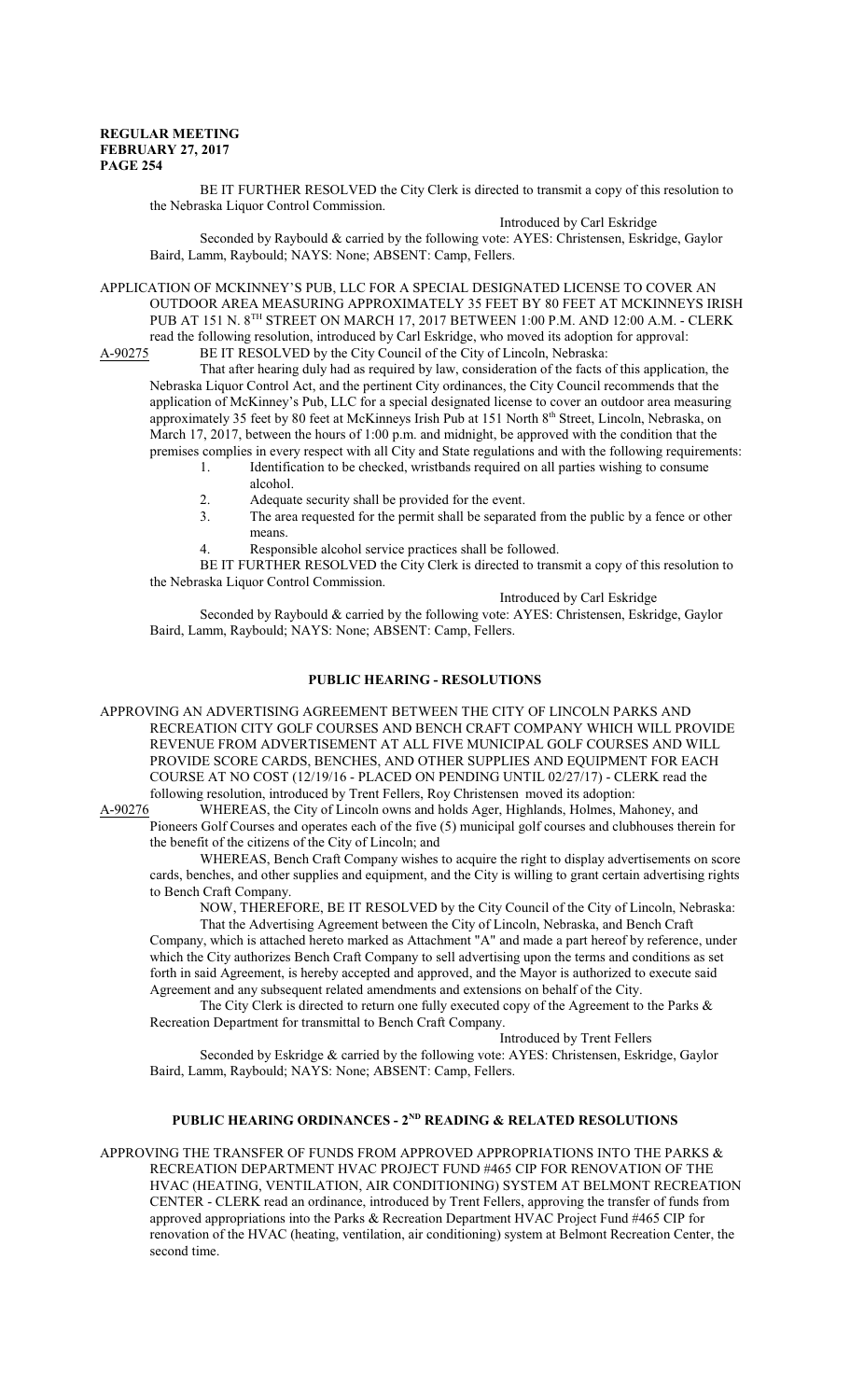- AMENDING CHAPTER 24.42 OF THE LINCOLN MUNICIPAL CODE RELATING TO REGULATION OF PROPERTY TRANSFERS WITH ON-SITE SYSTEMS BY AMENDING SECTION 24.42.070 TO REMOVE REVIEW FEE PROVISIONS AND REPEALING SECTION 24.42.070 OF THE LINCOLN MUNICIPAL CODE AS HITHERTO EXISTING - CLERK read an ordinance, introduced by Jane Raybould, amending Chapter 24.42 of the Lincoln Municipal Code relating to Regulation of Property Transfers With On-site Wastewater Treatment Systems by amending Section 24.42.070 to amend provisions related to when the review fee is to be collected, the second time.
- AMENDING CHAPTER 8.20 OF THE LINCOLN MUNICIPAL CODE RELATING TO LINCOLN FOOD CODE BY AMENDING SECTION 8.20.050 TO ADOPT THE STATE FOOD CODE AND REPEALING SECTION 8.20.050 OF THE LINCOLN MUNICIPAL CODE AS HITHERTO EXISTING - CLERK read an ordinance, introduced by Jane Raybould, amending Chapter 8.20 of the Lincoln Municipal Code relating to Lincoln Food Code by amending Section 8.20.050 to adopt the most recently adopted State Food Code, the second time.
- ANNEXATION 16009 AMENDING THE LINCOLN CORPORATE LIMITS MAP BY ANNEXING APPROXIMATELY 30.33 ACRES OF PROPERTY GENERALLY LOCATED AT NORTH  $70^{\mathrm{TH}}$ STREET AND ARBOR ROAD. (RELATED ITEMS: 17-24, 17-25, 17R-62) - CLERK read an ordinance, introduced by Jane Raybould, annexing and including the below described land as part of the City of Lincoln, Nebraska and amending the Corporate Limits Map attached to and made a part of Ordinance No. 18208, to reflect the extension of the corporate limits boundary of the City of Lincoln, Nebraska established and shown thereon, the second time.
- CHANGE OF ZONE 16031 APPLICATION OF DWAINE SCOTT ROGGE, HANOVER II, LLC, HANOVER III, LLC, AND RF PROPERTIES, INC. FOR A CHANGE OF ZONE FROM AG AGRICULTURAL DISTRICT TO I-2 INDUSTRIAL PARK DISTRICT ON PROPERTY GENERALLY LOCATED AT NORTH 70 TH STREET AND ARBOR ROAD. (RELATED ITEMS: 17-24, 17-25, 17R-62)- CLERK read an ordinance, introduced by Jane Raybould, amending the Lincoln Zoning District Maps adopted by reference and made a part of Title 27 of the Lincoln Municipal Code, pursuant to Section 27.05.020 of the Lincoln Municipal Code, by changing the boundaries of the districts established and shown thereon, the second time.
- APPROVING A CONDITIONAL ANNEXATION AND ZONING AGREEMENT BETWEEN THE CITY OF LINCOLN, NEBRASKA, DWAINE SCOTT ROGGE, HANOVER II, LLC, HANOVER III, LLC, AND RF PROPERTIES, INC. FOR THE DEVELOPMENT AND ANNEXATION OF PROPERTY GENERALLY LOCATED AT NORTH  $70^{\text{\tiny{TH}}}$  STREET AND ARBOR ROAD. (RELATED ITEMS: 17-24, 17-25, 17R-62) (ACTION DATE: 3/6/17)
- ANNEXATION 16008 AMENDING THE LINCOLN CORPORATE LIMITS MAP BY ANNEXING APPROXIMATELY 5.12 ACRES OF PROPERTY GENERALLY LOCATED ON THE NORTH SIDE OF VAN DORN STREET, WEST OF SOUTH 91<sup>st</sup> STREET. (RELATED ITEMS: 17-26, 17R-63, 17R-61)- CLERK read an ordinance, introduced by Jane Raybould, annexing and including the below described land as part of the City of Lincoln, Nebraska and amending the Corporate Limits Map attached to and made a part of Ordinance No. 18208, to reflect the extension of the corporate limits boundary of the City of Lincoln, Nebraska established and shown thereon, the second time.
- APPROVING THE ANNEXATION AGREEMENT FOR VAN DORN STREET COALITION BETWEEN JLW LP, CLAIR W. COOLEY AND LINDA COOLEY, ROGER H. GRAFF, MATODOL, LLC, DARYL LEE BOHAC AND KRISTIE A. BOHAC, CHRISTOPHER A. KIDWELL, AND THE CITY OF LINCOLN, NEBRASKA FOR THE PHASED DEVELOPMENT AND ANNEXATION OF PROPERTY GENERALLY LOCATED ON THE NORTH SIDE OF VAN DORN STREET, WEST OF SOUTH  $91^{\mathrm{ST}}$ STREET. (RELATED ITEMS: 17-26, 17R-63, 17R-61) (ACTION DATE: 3/6/17)
- AMENDING THE FY 2016/2017 2017/2018 BIENNIAL BUDGET FOR BOTH FY 2016/2017 AND 2017/2018 TO INCREASE THE TOTAL APPROPRIATIONS BY \$4,200,000 FOR STEVENS CREEK SANITARY TRUNK SEWER CIP PROJECT #0827 TO ACCOMMODATE ADDITIONAL DEVELOPMENT. (RELATED ITEMS: 17-26, 17R-63, 17R-61) (ACTION DATE: 3/6/17)
- CHANGE OF ZONE 17001 APPLICATION OF INGRID BANGERS AND MCDONALDS CORPORATION STATE SITE #260027 FOR A CHANGE OF ZONE FROM H-1 INTERSTATE COMMERCIAL DISTRICT TO H-3 HIGHWAY COMMERCIAL DISTRICT ON PROPERTY GENERALLY LOCATED AT 3100 NORTHWEST 12<sup>TH</sup> STREET - CLERK read an ordinance, introduced by Jane Raybould, amending the Lincoln Zoning District Maps adopted by reference and made a part of Title 27 of the Lincoln Municipal Code, pursuant to Section 27.05.020 of the Lincoln Municipal Code, by changing the boundaries of the districts established and shown thereon, the second time.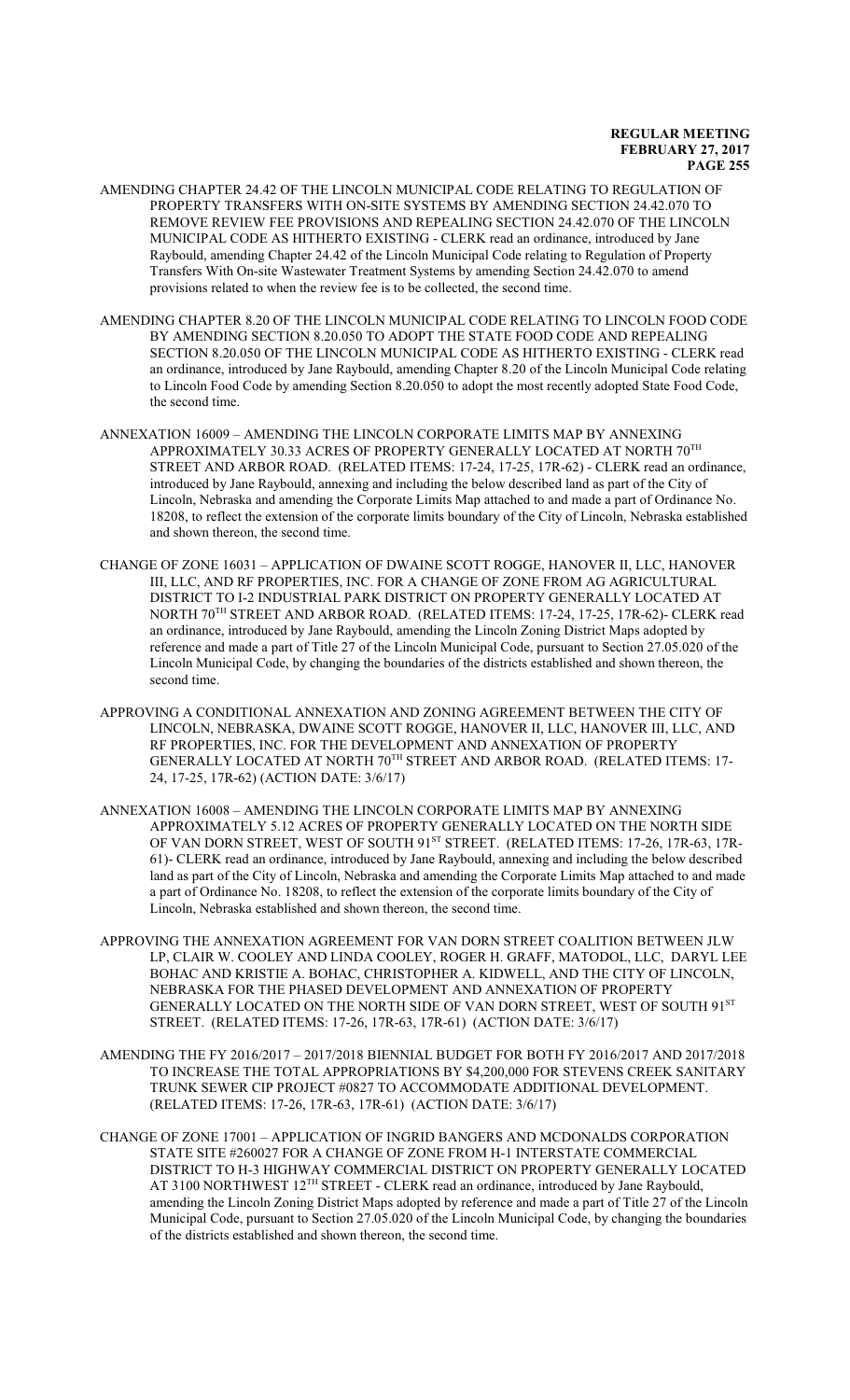STREET & ALLEY VACATION 16006 – VACATING A PORTION OF THE NORTH 35 $^{\text{\tiny{\textsf{TH}}}}$  STREET RIGHT-F-WAY STUB DIRECTLY NORTH OF SUPERIOR STREET (RELATED ITEMS: 17-20, 17-21) - CLERK read and ordinance, introduced by Trent Fellers, vacating a portion of Superior Street for the North 35th Street right-of-way stub directly north of Superior Street, located in the Southeast Quarter of Section 6, Township 10 North, Range 7 East of the 6th P.M., Lincoln, Lancaster County, Nebraska, and retaining title thereto in the City of Lincoln, Lancaster County, Nebraska, the second time.

CHANGE OF ZONE 16038 – APPLICATION OF ROBERT ROKEBY FOR A CHANGE OF ZONE TO DESIGNATE EXISTING R-3 ZONED PROPERTY AS A PLANNED UNIT DEVELOPMENT DISTRICT; AND APPROVAL OF THE DEVELOPMENT PLAN FOR THE TERRACE GARDENS PLANNED UNIT DEVELOPMENT, WHICH PROPOSES MODIFICATIONS TO THE ZONING ORDINANCE, LAND SUBDIVISION ORDINANCE, AND DESIGN STANDARDS TO ALLOW FOR A MIX OF SINGLE-FAMILY, SINGLE-FAMILY ATTACHED, COMMERCIAL, AND AGRICULTURAL USES, ON PROPERTY GENERALLY LOCATED AT SUPERIOR STREET AND NORTH  $35^{\text{\tiny{TH}}}$ STREET. (RELATED ITEMS: 17-20, 17-21) - CLERK read and ordinance introduced by Trent Fellers, amending the Lincoln Zoning District Maps attached to and made a part of Title 27 of the Lincoln Municipal Code, as provided by Section 27.05.020 of the Lincoln Municipal Code, by changing the boundaries of the districts established and shown thereon, the second time.

## **ORDINANCES - 3RD READING & RELATED RESOLUTIONS**

APPROVING THE 1222 P STREET REDEVELOPMENT AGREEMENT BETWEEN THE CITY OF LINCOLN AND BRICK AND MORTAR INVESTMENTS, LLC RELATING TO THE REDEVELOPMENT OF PROPERTY LOCATED AT 1222 P STREET TO DEMOLISH THE EXISTING BUILDING EXCEPT FOR APPROXIMATELY THE FRONT 20 FEET ABUTTING P STREET, BY RENOVATING THE FAÇADE OF THE EXISTING BUILDING, AND BY CONSTRUCTING THREE NEW STORIES OVER A PORTION OF THE EXISTING TWO STORY BUILDING TO BE USED FOR RETAIL AND RESIDENTIAL SPACE. (RELATED ITEMS 17R-37, 17R-38, 17-17) (ACTION DATE: 2/27/17) -

CLERK read the following resolution, introduced by Trent Fellers, Roy Christensen moved its adoption:<br>A-90227 BE IT RESOLVED by the City Council of the City of Lincoln, Nebraska: BE IT RESOLVED by the City Council of the City of Lincoln, Nebraska:

That the attached 1222 P Street Redevelopment Agreement between the City of Lincoln and Brick and Mortar Investments, LLC relating to the redevelopment of property located at 1222 P Street to demolish the existing building except for approximately the front 20 feet abutting P Street, by renovating the facade of the existing building, and by constructing three new stories over a portion of the existing two story building to be used for first floor retail space and residential space, upon the terms and conditions set forth in said Redevelopment Agreement, which is attached hereto marked as Attachment "A", is hereby approved and the Mayor is authorized to execute the same on behalf of the City of Lincoln.

The City Clerk is directed to transmit one fully executed original and one copy of said Agreement to David Landis, Urban Development Department. David Landis is further directed to transmit the original Agreement to Brick and Mortar Investments, LLC.

Introduced by Trent Fellers Seconded by Eskridge & carried by the following vote: AYES: Christensen, Eskridge, Gaylor Baird, Lamm, Raybould; NAYS: None; ABSENT: Camp, Fellers.

AMENDING THE FY 16/17 CIP TO AUTHORIZE AND APPROPRIATE \$470,000 IN TIF FUNDS FOR THE 1222 P STREET PROJECT. (RELATED ITEMS 17R-37, 17R-38, 17-17) (ACTION DATE: 2/27/17) - CLERK read the following resolution, introduced by Trent Fellers, Roy Christensen moved its adoption:<br>A-90278 WHEREAS, Resolution No. A-89947, adopted by the City Council of Lincoln, Nebraska on

WHEREAS, Resolution No. A-89947, adopted by the City Council of Lincoln, Nebraska on August 22, 2016, amended the fiscal year 2016-2018 annual budgets for the City of Lincoln for the 2016- 2017 fiscal year and further adopted the Capital Improvement Program attached to Resolution No. A-89947 as Schedule No. 5; and

WHEREAS, it is necessary to amend the Schedule of Capital Improvement Projects for the fiscal year beginning September 1, 2016 within the Capital Improvement Program (CIP) adopted by and attached to Resolution No. A-89947 as Schedule 5 to establish the 1222 P Street Redevelopment Project (an approved project in the Lincoln Center Redevelopment Plan) to demolish the existing building except for approximately the front 20 feet abutting P Street, by renovating the facade of the existing building, and by constructing three new stories over a portion of the existing two story building to be used for first floor retail space and residential space, and to pay costs of site preparation and public enhancements associated with said Project as a capital improvement project within the adopted Capital Improvement Program; and (2) transferring and establishing appropriations in the amount of \$470,000.00 from TIF funds for said capital improvement project.

WHEREAS, Article IX-B Section 7 of the Lincoln City Charter states that, "The [city] council shall not appropriate any money in any budget for any capital improvements project unless and until the conformity or non-conformity of the project has been reported on by the Planning Department by special report or in connection with the Capital Improvements Programming process." The Charter definition of "Planning Department" includes the Planning Commission; and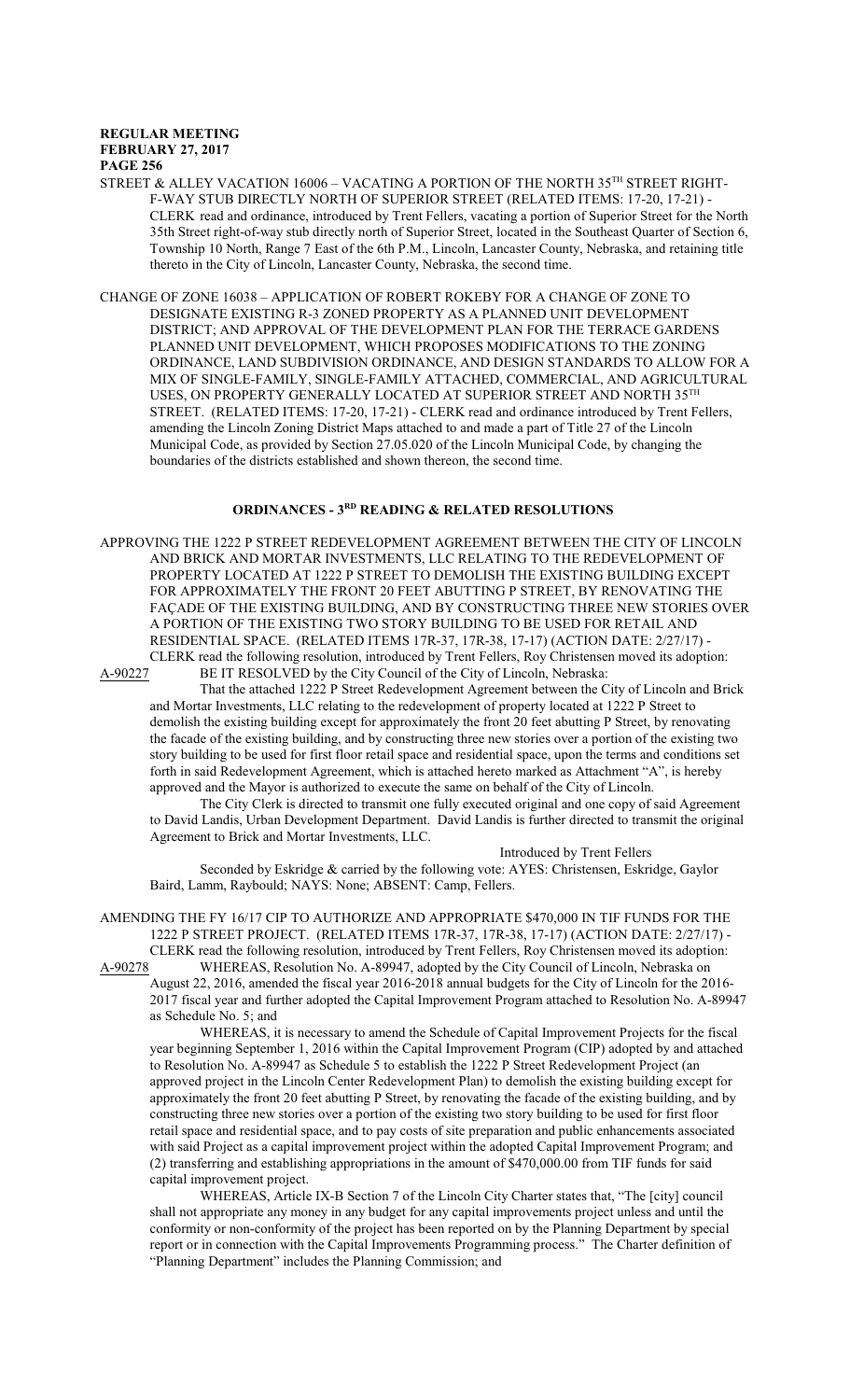WHEREAS, the Lincoln City-Lancaster County Planning Commission has previously reviewed the 1222 P Street Redevelopment Project for conformity or non-conformity with the Comprehensive Plan as a capital improvement project to be funded by TIF as part of its review of the amendment to the Lincoln Center Redevelopment Plan to add the 1222 P Street Redevelopment Project and the Planning Commission found the proposed project to be in conformity with the Comprehensive Plan.

NOW, THEREFORE, BE IT RESOLVED by the City Council of the City of Lincoln, Nebraska: 1. That the implementation of the Lincoln Center Redevelopment Plan, 1222 P Street Redevelopment Project, to demolish the existing building except for approximately the front 20 feet abutting P Street, by renovating the facade of the existing building, and by constructing three new stories over a portion of the existing two story building to be used for first floor retail space and residential space, and to pay costs of site preparation and public enhancements associated with said Project, is hereby established and added to the Urban Development Department's list of fiscal year 2016-17 capital improvement projects within the Capital Improvement Program adopted by and attached to Resolution No. A-89947 as Schedule 5.

2. That the City Council hereby appropriates and directs the Finance Director to make the necessary adjustments to the annual budget to designate \$470,000.00 from Tax Increment Financing for this 1222 P Street Redevelopment Project.

Introduced by Trent Fellers

Seconded by Eskridge & carried by the following vote: AYES: Christensen, Eskridge, Gaylor Baird, Lamm, Raybould; NAYS: None; ABSENT: Camp, Fellers.

ORDINANCE AUTHORIZING THE ISSUANCE OF NOT TO EXCEED \$470,000 AGGREGATE PRINCIPAL AMOUNT OF 1222 P STREET REDEVELOPMENT PROJECT TAX ALLOCATION BONDS. (RELATED ITEMS 17R-37, 17R-38, 17-17) - CLERK read an ordinance, introduced by Trent Fellers, authorizing and providing for the issuance of City of Lincoln, Nebraska Tax Allocation Bonds, notes or other obligations, in one or more taxable or tax-exempt series, in an aggregate principal amount not to exceed \$470,000 for the purpose of (1) paying the costs of acquiring, purchasing, constructing, reconstructing, improving, extending, rehabilitating, installing, equipping, furnishing and completing certain improvements within the City's 1222 P Street Redevelopment Project Area, and (2) paying the costs of issuance thereof; prescribing the form and certain details of the bonds, notes or other obligations; pledging certain tax revenue and other revenue to the payment of the principal of and interest on the bonds, notes or other obligations as the same become due; limiting payment of the bonds, notes or other obligations to such tax revenues; creating and establishing funds and accounts; delegating, authorizing and directing the finance director to exercise his independent discretion and judgment in determining and finalizing certain terms and provisions of the bonds, notes or other obligations not specified herein; taking other actions and making other covenants and agreements in connection with the foregoing; and related matters, the third time. CHRISTENSEN Moved to pass ordinance as read.

Seconded by Eskridge & carried by the following vote: AYES: Christensen, Eskridge, Gaylor Baird, Lamm, Raybould; NAYS: None; ABSENT: Camp, Fellers.

The ordinance, being numbered #**20447**, is recorded in Ordinance Book 32.

AMENDING CHAPTER 8.32 OF THE LINCOLN MUNICIPAL CODE RELATING TO SOLID WASTES BY AMENDING SECTION 8.32.010 TO CHANGE THE DEFINITIONS OF BUILDING RUBBISH AND DEMOLITION DEBRIS TO INCLUDE ROOF SHINGLES AND OTHER ROOF COVERINGS IN THOSE DEFINITIONS; AND REPEALING SECTION 8.32.010 AS HITHERTO EXISTING - CLERK read an ordinance, introduced by Trent Fellers, amending Chapter 8.32 of the Lincoln Municipal Code relating to Solid Wastes by amending Section 8.32.010 to change the definitions of Building rubbish and Demolition debris to include roof shingles and other roof coverings in those definitions; and repealing Section 8.32.010 as hitherto existing, the third time.

CHRISTENSEN Moved to pass ordinance as read.

Seconded by Eskridge & carried by the following vote: AYES: Christensen, Eskridge, Gaylor Baird, Lamm, Raybould; NAYS: None; ABSENT: Camp, Fellers.

The ordinance, being numbered #**20448**, is recorded in Ordinance Book 32.

CHANGE OF ZONE 16044 – APPLICATION OF SOUTHWEST FOLSOM DEVELOPMENT, LLC FOR A CHANGE OF ZONE FROM R-4 RESIDENTIAL DISTRICT TO R-3 RESIDENTIAL DISTRICT ON PROPERTY GENERALLY LOCATED AT SOUTH FOLSOM STREET AND WEST AMARANTH LANE - CLERK read an ordinance, introduced by Carl Eskridge, amending the Lincoln Zoning District Maps adopted by reference and made a part of Title 27 of the Lincoln Municipal Code, pursuant to Section 27.05.020 of the Lincoln Municipal Code, by changing the boundaries of the districts established and shown thereon, the third time.

ESKRIDGE Moved to pass ordinance as read.

Seconded by Christensen & carried by the following vote: AYES: Christensen, Eskridge, Gaylor Baird, Lamm, Raybould; NAYS: None; ABSENT: Camp, Fellers.

The ordinance, being numbered #**20449**, is recorded in Ordinance Book 32.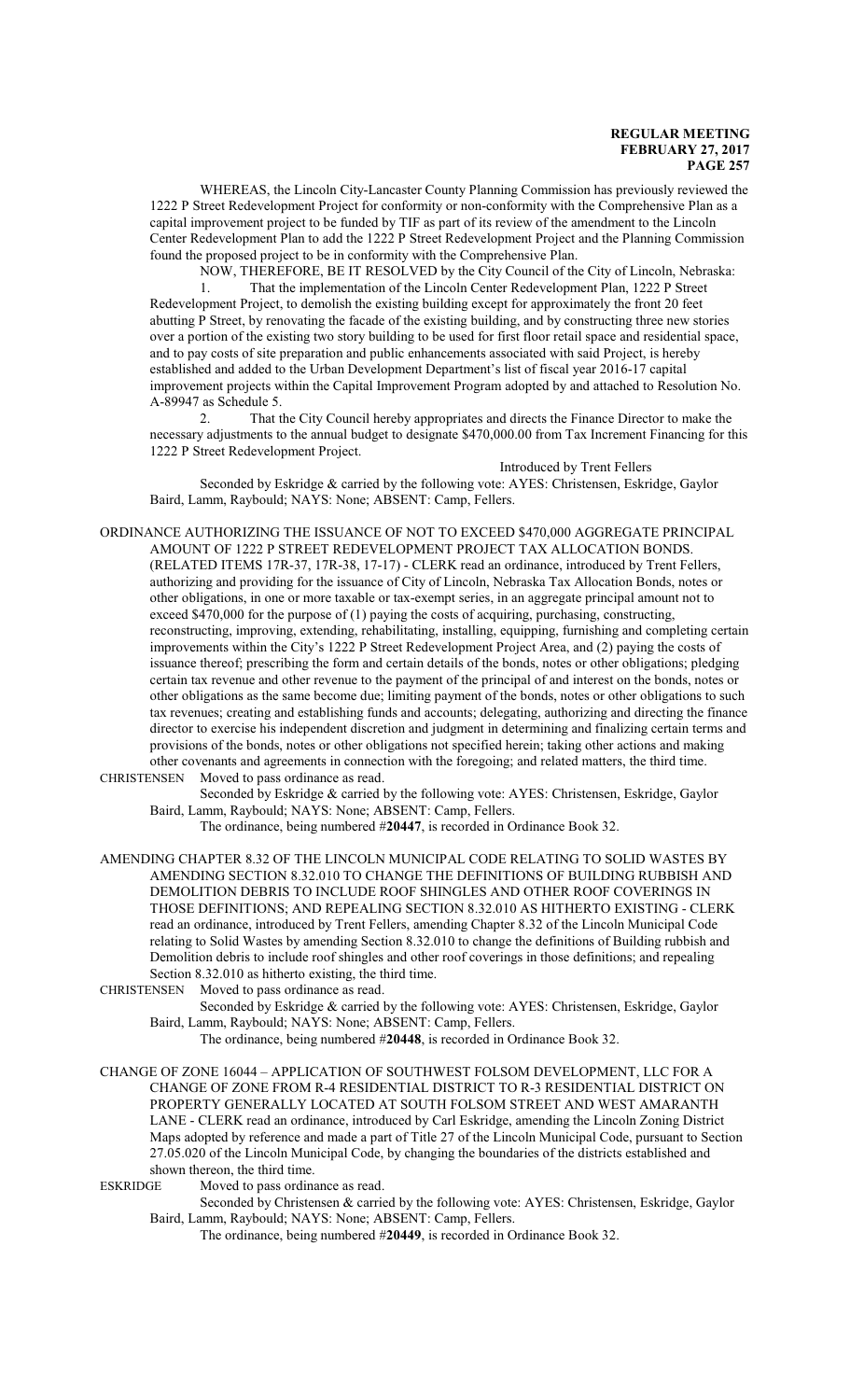PRELIMINARY PLAT 16008 – APPEAL OF JON WILBECK, JAMES URBAUER, MICHAEL AND ANNATA SULLIVAN, HEIDI WRIGHT, LARRY D. FRAHM, MATTHEW L. THOMAS, AND JODY P. KRANENZEL FROM THE PLANNING COMMISSION'S APPROVAL OF A NEW R-3 RESIDENTIAL DISTRICT PRELIMINARY PLAT, WITH REQUESTED WAIVERS TO SUBDIVISION REGULATIONS AND DESIGN STANDARDS, ON PROPERTY GENERALLY LOCATED AT SOUTH FOLSOM STREET AND WEST AMARANTH LANE. (RELATED ITEMS: 17-14, 17R-29) (ACTION DATE: 2/27/17) - PRIOR to reading:

RAYBOULD Motioned to amend Bill No. 17R-29 by requiring a pedestrian way easement in Block 7. Seconded by Eskridge & **LOST** by the following vote: AYES: Gaylor Baird, Raybould; NAYS: Christensen, Eskridge, Lamm; ABSENT: Camp, Fellers.

CLERK Read the following resolution, introduced by Trent Fellers, Roy Christensen moved its adoption:

A-90279 PRELIMINARY PLAT NO. 16008

WHEREAS, Southwest Folsom Development LLC has submitted an application designated as Preliminary Plat No. 16008 for a new preliminary plat on approximately 48.41 acres of property, with waivers to allow block lengths greater than 1,000 feet without a pedestrian way for Blocks 1, 3, 7, and 8 and to allow block length greater than 1,320 feet for Block 8, on property generally located at South Folsom Street and West Denton Road and legally described as:

Lot 33 I.T., located in the Southwest Quarter of Section 15, Township 9 North, Range 6 East of the 6 th P.M., Lincoln, Lancaster County, Nebraska;

WHEREAS, the Lincoln City-Lancaster County Planning Commission held a public hearing on January 18, 2017 on said application and adopted Resolution No. PC-01535 approving the same; and

WHEREAS, Jon Wilbeck, James Urbauer, Michael and Annata Sullivan, Heidi Wright, Larry D. Frahm, Matthew L. Thomas, and Jody P. Kranenzel have filed Notices of Appeal appealing the action of the Planning Commission approving Preliminary Plat No. 16008; and

WHEREAS, pursuant to Lincoln Municipal Code  $\S 27.27.080(g)$ , the action appealed from is deemed advisory and the City Council is authorized to take final action on the application for Preliminary Plat No. 16008; and

WHEREAS, the community as a whole, the surrounding neighborhood, and the real property adjacent to the area included within the site plan for this new preliminary plat will not be adversely affected by granting such a permit; and

WHEREAS, said site plan together with the terms and conditions hereinafter set forth are consistent with the Comprehensive Plan of the City of Lincoln and with the intent and purpose of Title 27 of the Lincoln Municipal Code to promote the public health, safety, and general welfare.

NOW, THEREFORE, BE IT RESOLVED by the City Council of the City of Lincoln, Nebraska: That the application of Southwest Folsom Development LLC, hereinafter referred to as "Permittee", for a new preliminary plat on approximately 48.41 acres of property, with waivers to allow block lengths greater than 1,000 feet without a pedestrian way for Blocks 1, 3, 7, and 8 and to allow block length greater than 1,320 feet for Block 8, on the property described above, be and the same is hereby accepted and approved subject to the following terms and conditions:

1. This permit approves a new preliminary plat on approximately 48.41 acres of property and approval of the following waivers:

a. Allow block lengths greater than 1,000 feet without a pedestrian way for Blocks 1, 3, 7, and 8.

b. Allow block length greater than 1,320 feet for Block 8.

2. After the Subdivider completes the following instructions and submits the documents and plans and 3 copies to the Planning Department office, the preliminary plat will be signed by the Chair of the Planning Commission certifying approval:

a. Revise the preliminary plat as follows:

i. Move any unique information shown on the Site Plan Sheet to the Cover Sheet so the Site Plan Sheet can be eliminated.

ii. Truman Lane is shown as both an east-west and a north-south street, but

it cannot be both. Re-name one of the segments.<br>iii. Revise all east-west named streets to have

Revise all east-west named streets to have the "West" designation.

iv. Add a label for "S.W.  $9<sup>th</sup>$  Street".

v. Fix the overlapping labels for the open space/detention and right-ofway dedication that appear in Outlot B.

vi. Adjust lot sizes in Block 8 to provide for a suitable corner lot on the adjacent land west of Lot 14.

vii. Dedicate six additional feet of right-of-way along Folsom Street to accommodate the bike trail, and 10 feet for a right turn lane at S. Amaranth. This will result in 66 feet of right-of-way along Folsom Street, except that along the right turn lane in Folsom Street the right-of-way will be 76 feet.

viii. Delete the PUD Residential Density in the top right corner, as this is not a PUD.

ix. Revise the "Future Bike Trail" label for the conceptual trail north of the preliminary plat to state, "Future Pedestrian Sidewalk (Privately Constructed, Owned, and Maintained)".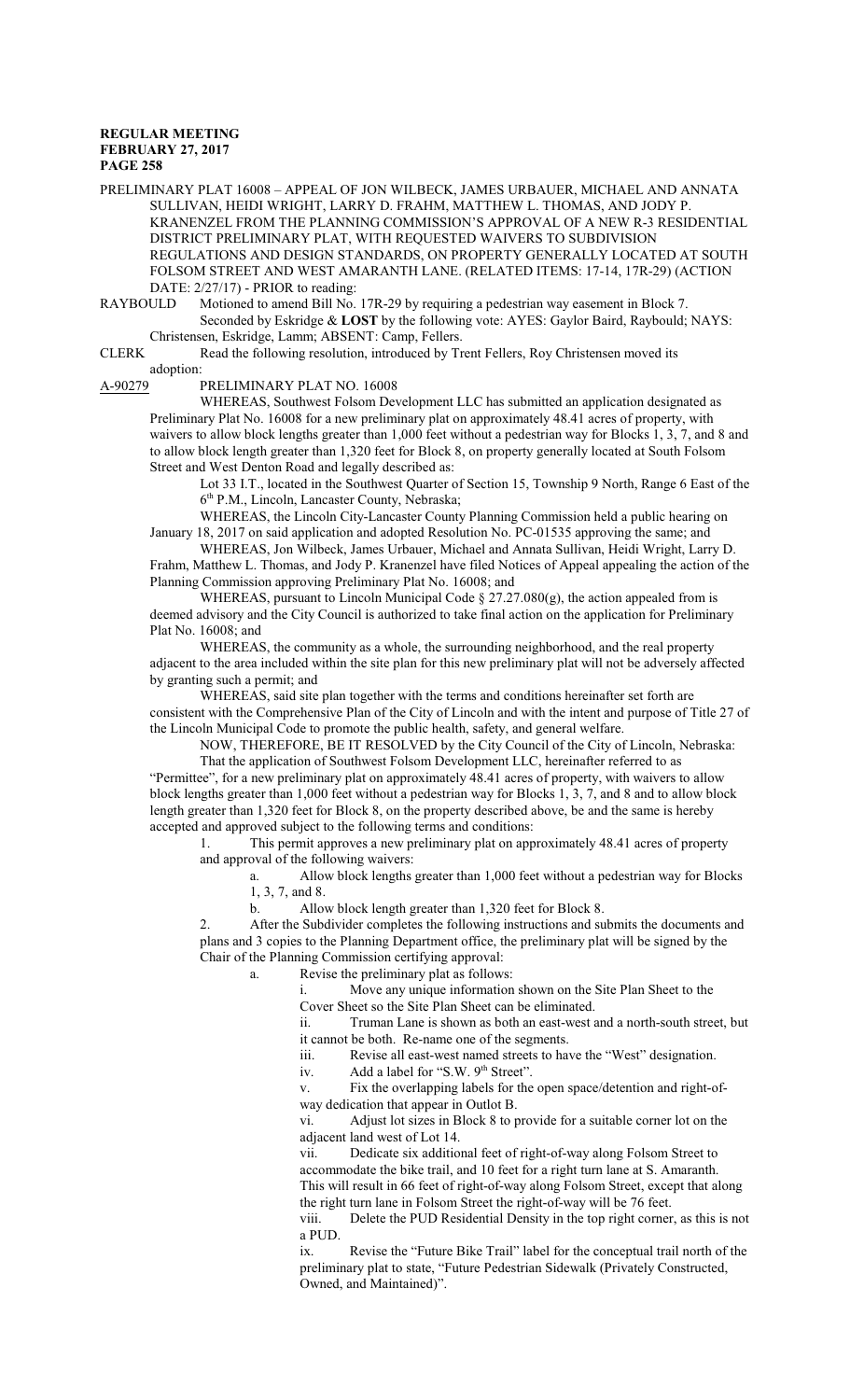x. The site grading indicates significant fill/cut in street sections. Submit a geotechnical report to the satisfaction of the Public Works and Utilities Department to verify soil capacity for paving and utility placement. xi. Submit revised grading and drainage plans and other necessary stormwater documentation to the satisfaction of the Public Works and Utilities

Department.

3. The City Council approves the associated request for Change of Zone #16044. 4. Final Plats will be approved by the Planning Director after:

> a. The required improvements are completed or a surety is posted to guarantee the completion of the public streets, private roadway improvements, sidewalks, sanitary sewer system, water system, drainage facilities, land preparation and grading, sediment and erosions control measures, storm water detention/retention facilities, drainageway improvements, street lights, landscaping screens, street trees, temporary turnaround and barricades, and street name signs. A cash contribution to the City in lieu of a bond, escrow, or security agreement may be furnished for sidewalks and street trees along major streets that have not been improved to an urban cross section. A cash contribution to the City in lieu of a bond, escrow, or security agreement may be furnished for street trees on a final plat with 10 or fewer lots.

> b. The subdivider has signed an agreement that binds the Subdivider, its successors, and assigns:

i. to complete the street paving of public streets, and temporary turnarounds and barricades located at the temporary dead-end of the streets shown on the final plat within two (2) years following the approval of this final plat.

ii. to complete the installation of sidewalks along both sides of streets as shown on the final plat within four (4) years following the approval of this final plat.

iii. to construct the sidewalk in the pedestrian way easement in Block 7 at the same time as the adjacent streets are paved and to agree that no building permit shall be issued for construction on these blocks until such time as the sidewalk in the pedestrian way easement is constructed.

iv. to complete the public water distribution system to serve this plat within two (2) years following the approval of this final plat.

v. to complete the public wastewater collection system to serve this plat within two (2) years following the approval of this final plat.

vi. to complete the enclosed public drainage facilities shown on the approved drainage study to serve this plat within two (2) years following the approval of this final plat.

vii. to complete land preparation including storm water detention/retention facilities and open drainageway improvements to serve this plat prior to the installation of utilities and improvements but not more than two (2) years following the approval of this final plat.

viii. to complete the installation of public street lights along all streets within this plat within two (2) years following the approval of this final plat.

ix. to complete the planting of the street trees along all streets within this plat within six (6) years following the approval of this final plat.

x. to complete the planting of the landscape screen within this plat within two (2) years following the approval of this final plat.

xi. to complete the installation of the street name signs within two (2) years following the approval of this final plat.

xii. to complete the installation of the permanent markers prior to construction on or conveyance of any lot in the plat.

xiii. to timely complete any other public or private improvement or facility required by Chapter 26.23 (Development Standards) of the Land Subdivision Ordinance which have not been waived but which inadvertently may have been omitted from the above list of required improvements.

xiv. to submit to the Director of Public Works a plan showing proposed measures to control sedimentation and erosion and the proposed method to temporarily stabilize all graded land for approval.

xv. to comply with the provisions of the Land Preparation and Grading requirements of the Land Subdivision Ordinance.

xvi. to complete the public and private improvements shown on the preliminary plat.

xvii. to keep taxes and special assessments on the outlots from becoming delinquent.

xviii. to maintain the outlots and private improvements in a condition as near as practical to the original construction on a permanent and continuous basis. xix. to maintain the landscape screens on a permanent and continuous basis.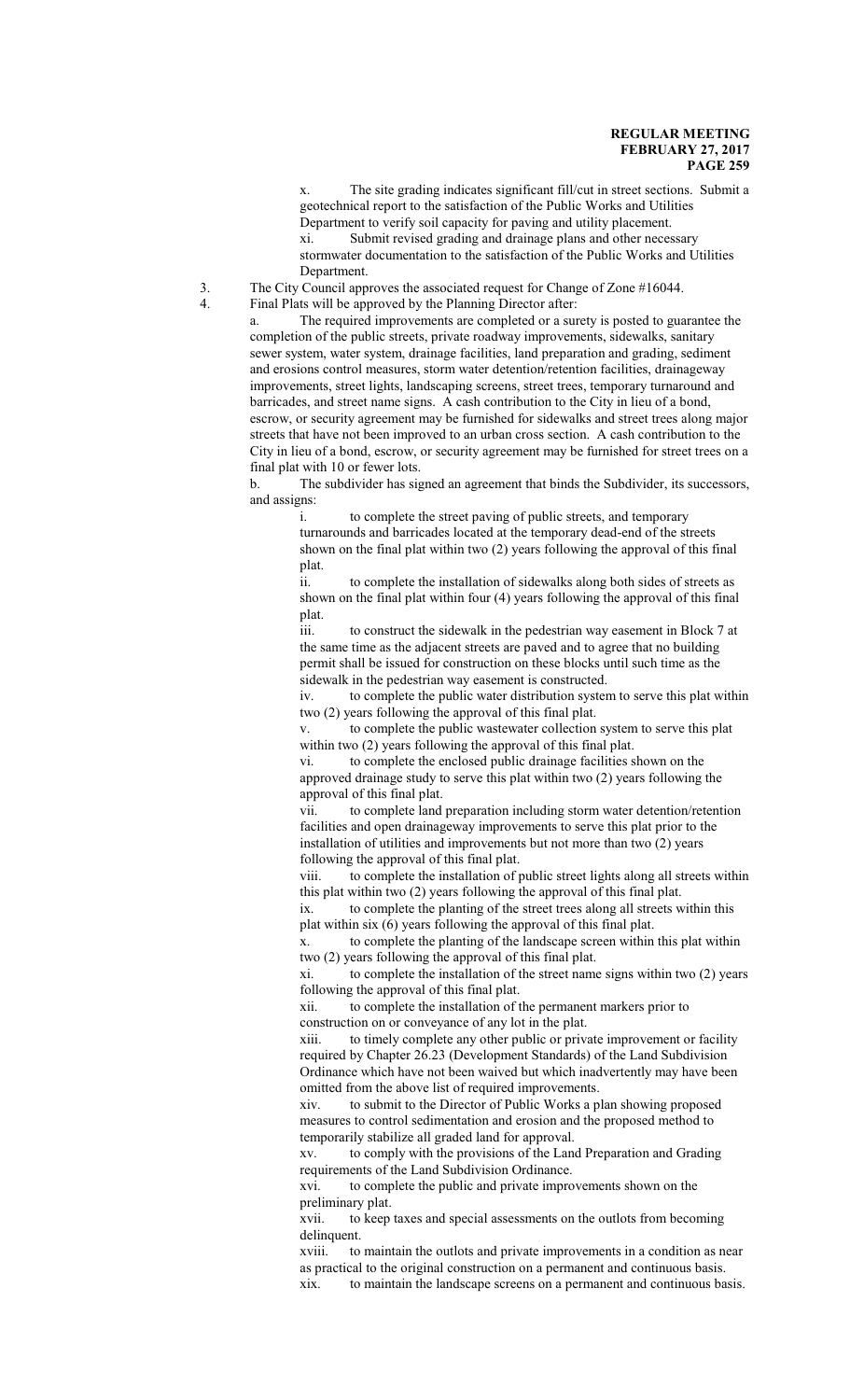xx. to maintain the sidewalk in the pedestrian way easement in Block 7 and all of its elements in a condition as near as practical to the original or as constructed condition in order to provide the user with a safe and convenient facility on a permanent and continuous basis.

xxi. to maintain and supervise the private improvements which have common use or benefit in a condition as near as practical to the original construction on a permanent and continuous basis, and to recognize that there may be additional maintenance issues or costs associated with providing for the proper functioning of storm water detention/retention facilities as they were designed and constructed within the development and that these are the responsibility of the land subdivider.<br>xxii. to retain ownership of and the

to retain ownership of and the right of entry to the outlots in order to perform the above-described maintenance of the outlots and private improvements on a permanent and continuous basis. However, Subdivider(s) may be relieved and discharged of such maintenance obligations upon creating in writing a permanent and continuous association of property owners who would be responsible for said permanent and continuous maintenance subject to the following conditions:

(1) Subdivider shall not be relieved of Subdivider's maintenance obligation for each specific private improvement until a register professional engineer or nurseryman who supervised the installation of said private improvement has certified to the City that the improvement has been installed in accordance with approved plans.

(2) The maintenance agreements are incorporated into covenants and restrictions in deeds to the subdivided property and the documents creating the association and the restrictive covenants have been reviewed and approved by the City Attorney and filed of record with the Register of Deeds.<br>xxiii. to pay all design, engineering, labor, material, inspection

to pay all design, engineering, labor, material, inspection, and other improvement costs.

xxiv. to relinquish the right of direct vehicular access to South Folsom Street. Introduced by Trent Fellers

Seconded by Eskridge & carried by the following vote: AYES: Christensen, Eskridge, Gaylor Baird, Lamm, Raybould; NAYS: None; ABSENT: Camp, Fellers.

## **RECONSIDERATION**

COMP. PLAN CONFORMANCE 16012 – APPROVING AN AMENDMENT TO THE ANTELOPE VALLEY REDEVELOPMENT PLAN TO ADD THE "TELEGRAPH DISTRICT PHASE 2: TELEGRAPH FLATS & TELEGRAPH LOFTS EAST REDEVELOPMENT PROJECT" TO CREATE A MIXED-USE RESIDENTIAL AND RETAIL AREA IN WHAT WAS FORMERLY THE FISHER FOODS SITE GENERALLY LOCATED SOUTHEAST OF 20 TH AND N STREETS AND A 3-STORY MIXED-USE BUILDING PROVIDING FOR FIRST FLOOR RETAIL/RESTAURANT USES, LIVE/WORK LOFT, AND MULTI-FAMILY HOUSING WITH UPPER FLOORS CONTAINING ABOUT 46 RESIDENTIAL UNITS WITH A COMBINED AREA OF 61,975 SQUARE FEET, UNDERGROUND PARKING AND OFF-STREET SURFACE PARKING ARE ALSO INCLUDED, AND RENOVATED STREETSCAPE IMPROVEMENTS ARE PLANNED THROUGHOUT THE PHASE 2 PROJECT AREA, ON PROPERTY GENERALLY LOCATED BETWEEN L STREET AND THE ALLEY NORTH OF N STREET, AND SOUTH  $20^{\rm TH}$  STREET TO THE ANTELOPE VALLEY CHANNEL, INCLUDING THE

MUNY POOL BUILDING - PRIOR to reading:<br>
FSKRIDGE Motion to Reconsider Bill No. 17R-28 Motion to Reconsider Bill No. 17R-28.

Seconded by Christensen & carried by the following vote: AYES: Christensen,

Eskridge, Gaylor Baird, Lamm, Raybould; NAYS: None; ABSENT: Camp, Fellers.<br>ESKRIDGE Moved to Amend Bill No. 17R-28 by accepting the substitute Attachment ' Moved to Amend Bill No. 17R-28 by accepting the substitute Attachment "A" attached hereto to replace Attachment "A" previously provided with Bill No. 17R-28 (Amendment to the Antelope Valley Redevelopment Plan, Telegraph District Phase 2: Telegraph Flats and Telegraph Lofts East Redevelopment Project).

Seconded by Christensen & carried by the following vote: AYES: Christensen, Eskridge, Gaylor Baird, Lamm, Raybould; NAYS: None; ABSENT: Camp, Fellers.

CLERK Read the following resolution, introduced by Trent Fellers, Roy Christensen moved its adoption:<br>A-90247 WHEREAS, the City Council has previously adopted the Antelope Valley Redevelopment Plan WHEREAS, the City Council has previously adopted the Antelope Valley Redevelopment Plan (hereinafter the "Plan") ¬ including plans for various redevelopment projects within the Redevelopment Plan area in accordance with the requirements and procedures of the Nebraska Community Development Law; and now desires to modify said plan by establishing the "Telegraph District Phase 2: Telegraph Flats & Telegraph Lofts East Redevelopment Project" consisting of two subphases – Telegraph Flats rehabs and reuses the former Fisher Foods campus, creating a mixed-use residential and retail area, and Telegraph Lofts East consists of approximately 61,975 square feet, for a 3-story mixed-use building providing for first floor retail/restaurant uses, live/work loft, and multi-family housing with upper floors containing about 46 residential units. Underground parking and off-street surface parking are also included, and renovated streetscape improvements are planned throughout the Phase 2 project area; and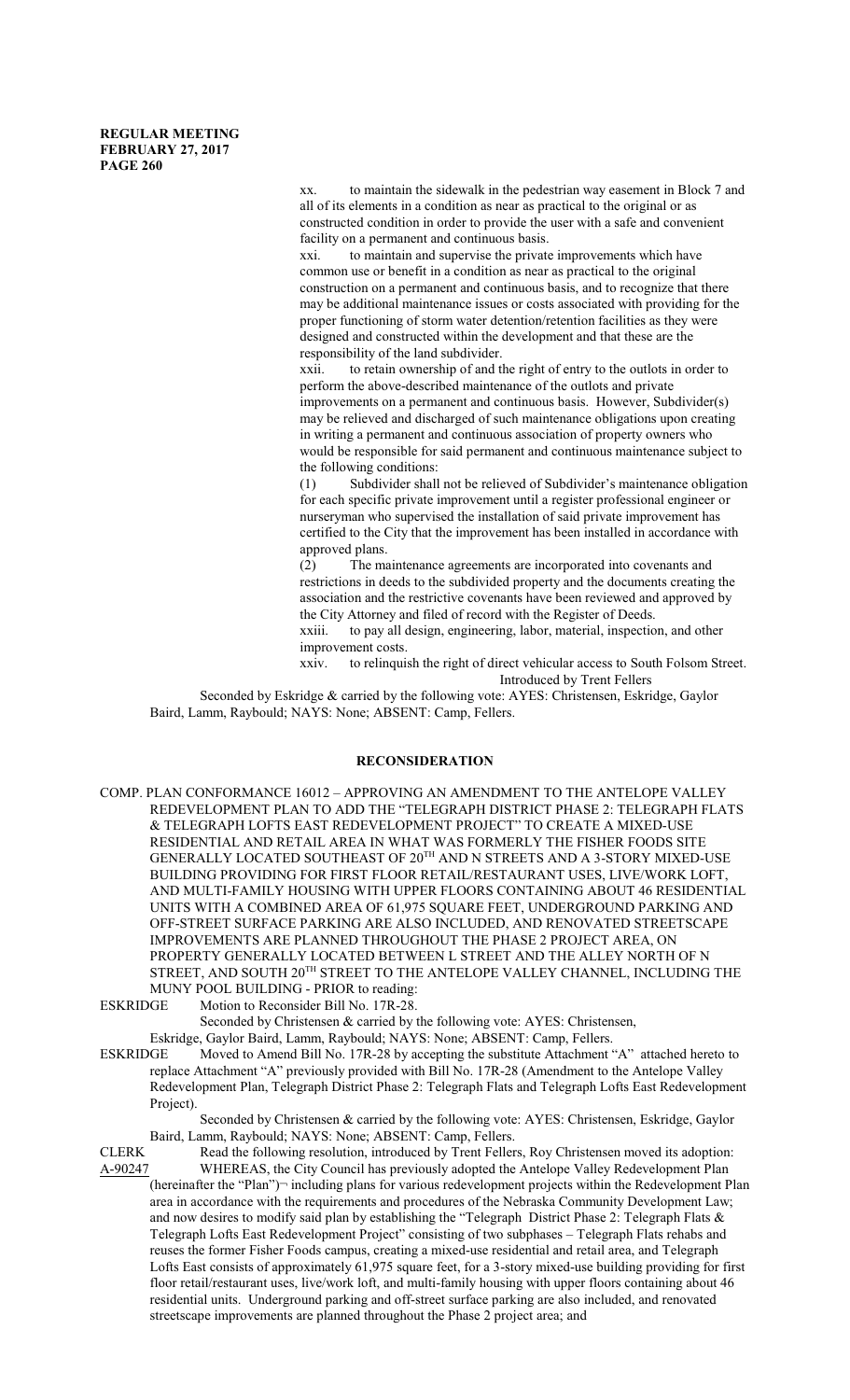WHEREAS, the Director of the Urban Development Department has filed with the City Clerk modifications to the Redevelopment Plan contained in the document entitled the "Amendment to the Antelope Valley Redevelopment Plan, Telegraph District Phase 2: Telegraph Flats and Telegraph Lofts East Redevelopment Project" which is attached hereto, marked as Attachment "A", and made a part hereof by reference, and has reviewed said plan and has found that it meets the conditions set forth in Neb. Rev. Stat. § 18-2111 and § 18-2113 (Reissue 2012); and

WHEREAS, on January 6, 2017, a notice of public hearing was mailed postage prepaid to the president or chairperson of the governing body of each county, school district, community college, educational service unit, and natural resource district in which the real property subject to such plan is located and whose property tax receipts would be directly affected and to all registered neighborhood associations located in whole or in part within one mile radius of the area to be redeveloped setting forth the time, date, place, and purpose of the public hearing to be held on January 18, 2017 before the Lincoln City - Lancaster County Planning Commission regarding the proposed amendments to the Redevelopment Plan to add the Telegraph District Phase 2: Telegraph Flats & Telegraph Lofts East Redevelopment Project, a copy of said notice and list of said governing bodies and registered neighborhood associations having been attached hereto as Attachment "B" and "C" respectively; and

WHEREAS, on January 18, 2017, the Lincoln City - Lancaster County Planning Commission adopted a motion to delay the public hearing and review of the Telegraph District Phase 2: Telegraph Flats & Telegraph Lofts East Redevelopment Project redevelopment plan amendment to February 1, 2017 at the request of the City of Lincoln; and

WHEREAS, on January 20, 2017, a notice of public hearing was mailed postage prepaid to the president or chairperson of the governing body of each county, school district, community college, educational service unit, and natural resource district in which the real property subject to such plan is located and whose property tax receipts would be directly affected and to all registered neighborhood associations located in whole or in part within one mile radius of the area to be redeveloped setting forth the time, date, place, and purpose of the public hearing to be held on February 1, 2017 before the Lincoln City - Lancaster County Planning Commission regarding the proposed amendments to the Redevelopment Plan to add the Telegraph District Phase 2: Telegraph Flats & Telegraph Lofts East Redevelopment Project, a copy of said notice having been attached hereto as Attachment "D" respectively; and

WHEREAS, the proposed Amendments to the Antelope Valley Redevelopment Plan to add the Telegraph District Phase 2: Telegraph Flats & Telegraph Lofts East Redevelopment Project were submitted to the Lincoln-Lancaster County Planning Commission for review and recommendations, and, on February 1, 2017, the Lincoln-Lancaster County Planning Commission held a public hearing relating to the Plan Amendments and found the Plan Amendments to be in conformance with the Comprehensive Plan and recommended approval thereof; and

WHEREAS, on February 3, 2017 a notice of public hearing was mailed postage prepaid to the foregoing list of governing bodies and registered neighborhood associations setting forth the time, date, place, and purpose of the public hearing before the City Council to be held on February 13, 2017 regarding the proposed amendments to the Redevelopment Plan to add the Telegraph District Phase 2: Telegraph Flats & Telegraph Lofts East Redevelopment Project, a copy of said notice having been attached hereto as Attachment "E"; and

WHEREAS, on January 27, 2017 and February 3, 2017, a Notice of Public Hearing was published in the Lincoln Journal Star newspaper, setting the time, date, place, and purpose of the public hearing to be held on February 13, 2017 regarding the proposed amendments to the Antelope Valley Redevelopment Plan and to add the Telegraph District Phase 2: Telegraph Flats & Telegraph Lofts East Redevelopment Project, a copy of such notice having been attached hereto and marked as Attachment "F"; and

WHEREAS, on February 13, 2017 in the City Council chambers of the County-City Building, 555 South 10th Street, Lincoln, Nebraska, the City Council held a public hearing relating to the proposed modifications to the Redevelopment Plan and all interested parties were afforded at such public hearing a reasonable opportunity to express their views respecting said proposed modifications to the redevelopment plan; and

WHEREAS, the City Council has duly considered all statements made and materials submitted relating to said proposed modifications to the redevelopment plan.

NOW, THEREFORE, IT IS FOUND AND DETERMINED by the City Council of the City of Lincoln, Nebraska as follows:

1. That the Telegraph District Phase 2: Telegraph Flats & Telegraph Lofts East Redevelopment Project is described in sufficient detail and is designed with the general purpose of accomplishing a coordinated, adjusted, and harmonious development of the City and its environs which will promote the general health, safety, and welfare, sound design and arrangement, the wise and efficient expenditure of public funds, and the prevention of the recurrence of unsanitary or unsafe dwelling accommodations or conditions of blight.

2. That incorporating the Telegraph District Phase 2: Telegraph Flats & Telegraph Lofts East Redevelopment Project into the Antelope Valley Redevelopment Plan is feasible and in conformity with the general plan for the development of the City of Lincoln as a whole and said Plan is in conformity with the legislative declarations and determinations set forth in the Community Development Law.

3. That the Telegraph District Phase 2: Telegraph Flats & Telegraph Lofts East Redevelopment Project would not be economically feasible without the use of tax-increment financing.

4. That the improvements to be constructed as part of the Telegraph District Phase 2: Telegraph Flats & Telegraph Lofts East Redevelopment Project would not be constructed in the community redevelopment area without the use of tax-increment financing.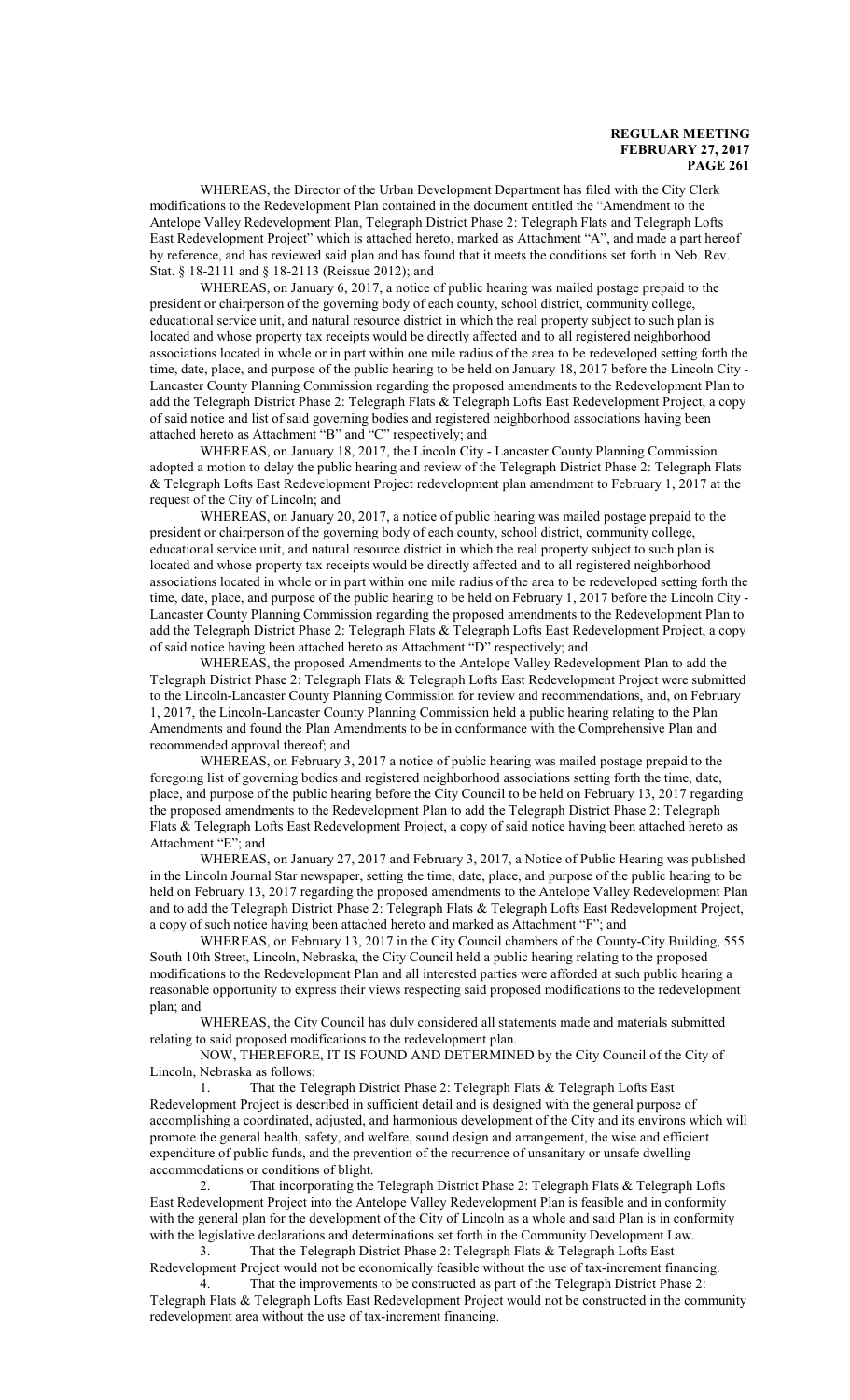5. That the costs and benefits of the redevelopment activities, including costs and benefits to other affected political subdivisions, the economy of the community, and the demand for public and private services have been analyzed by the City Council as the governing body for the City of Lincoln and have been found to be in the long-term best interest of the City of Lincoln.

NOW, THEREFORE, BE IT RESOLVED by the City Council of the City of Lincoln, Nebraska: 1. That the document attached hereto as Attachment "A" adding the Telegraph District Phase 2: Telegraph Flats & Telegraph Lofts East Redevelopment Project to the Antelope Valley Redevelopment Plan, is hereby accepted and approved by the City Council as the governing body for the City of Lincoln.

2. That the Urban Development Director, or his authorized representative, is hereby authorized and directed to take all steps necessary to implement the provisions of said Redevelopment Plan as they relate to the above-described modifications.

3. That the Telegraph District Phase 2: Telegraph Flats & Telegraph Lofts East Redevelopment Project Area as described and depicted in the Plan Amendment is the Redevelopment Project Area comprising the property to be included in the area subject to the tax increment provision authorized in the Nebraska Community Development Law.

4. That the Finance Director is hereby authorized and directed to cause to be drafted and submitted to the City Council any appropriate ordinances and documents needed for the authorization to provide necessary funds including Community Improvement Financing in accordance with the Community Development Law to finance related necessary and appropriate public acquisitions, improvements, and other activities set forth in said Plan Amendment to the Antelope Valley Redevelopment Plan.

FINAL VOTE ON MAIN MOTION: AYES: Christensen, Eskridge, Gaylor Baird, Lamm, Raybould; NAYS: None; ABSENT: Camp, Fellers.

### **RESOLUTIONS - 1ST READING**

- APPROVING A SERVICE MAINTENANCE AGREEMENT BETWEEN THE CITY OF LINCOLN AND ACCELERATED TECHNOLOGY LABORATORIES, INC. FOR THE LABORATORY INFORMATION MANAGEMENT SYSTEM TO BE USED BY THE LINCOLN WASTEWATER SANITARY ENGINEERING ANALYTICAL LABORATORY. *(CONSENT)*
- ACCEPTING THE REPORT OF NEW AND PENDING CLAIMS AGAINST THE CITY AND APPROVING DISPOSITION OF CLAIMS SET FORTH FOR THE PERIOD OF FEBRUARY 1-15, 2017.
- SPECIAL PERMIT 872I APPLICATION OF FIRETHORN GOLF COMPANY FOR A MODIFICATION TO SPECIAL PERMIT NO. 872 TO ADJUST THE SIGN REQUIREMENTS FOR SPECIAL PERMITTED USES TO ALLOW FOR INCREASED SIGN AREA, AND TO PERMIT SIGNS WITHIN THE FRONT YARD, ON PROPERTY GENERALLY LOCATED SOUTHEAST OF SOUTH 84TH STREET AND VAN DORN STREET.
- AUTHORIZING THE MAYOR TO EXECUTE AN AGREEMENT BETWEEN THE CITY OF LINCOLN AND THE STATE OF NEBRASKA DEPARTMENT OF ROADS (NDOR) SO THAT FEDERAL FUNDS MAY BE USED FOR CONSTRUCTION AND CONSTRUCTION ENGINEERING OF THE OLD CHENEY ROAD, 40TH STREET TO HIGHWAY 2 PAVEMENT REPAIR PROJECT.
- APPROVING A CONSTRUCTION ENGINEERING SERVICES TASK ORDER AGREEMENT BETWEEN THE CITY OF LINCOLN AND ALFRED BENESCH AND COMPANY FOR THE OLD CHENEY ROAD, 40 TH STREET TO HIGHWAY 2 PAVEMENT REPAIR PROJECT. CITY PROJECT NO. 540041. STATE PROJECT NO. LCLC-5202(9), CN 13315.
- MISCELLANEOUS 16006 DECLARING THE "NORTH COTNER BOULEVARD AND P STREET REDEVELOPMENT AREA" WHICH CONSISTS OF APPROXIMATELY 11.6 ACRES OF LAND, GENERALLY BOUNDED BY P STREET, COTNER BOULEVARD, NORTH 56TH STREET, AND R STREET, ALONG WITH ADJACENT STREET RIGHTS-OF-WAY IN SOUTH 56TH STREET, P AND R STREETS, AND NORTH COTNER BOULEVARD, AS BLIGHTED AND SUBSTANDARD.
- APPROVING AN AMENDMENT TO THE 18 $^{\text{\tiny{\textsf{TH}}}}$  AND P REDEVELOPMENT PROJECT IN THE ANTELOPE VALLEY REDEVELOPMENT PLAN TO AMEND THE PROJECT AREA BY REMOVING THE SOUTH HALF OF THE BLOCK AND VACATED EAST-WEST ALLEY ON THE BLOCK GENERALLY BOUNDED BY O STREET, P STREET, 18 TH STREET, AND ANTELOPE VALLEY PARKWAY.
- APPROVING AN AMENDMENT TO THE ASPEN HEIGHTS REDEVELOPMENT PROJECT REDEVELOPMENT AGREEMENT BETWEEN BRECKENRIDGE GROUP LINCOLN, LLC AND THE CITY OF LINCOLN TO AMEND THE REDEVELOPMENT AREA BY REMOVING THE SOUTH HALF OF THE BLOCK AND VACATED EAST-WEST ALLEY ON THE BLOCK GENERALLY BOUNDED BY O STREET, P STREET, 18 TH STREET, AND ANTELOPE VALLEY PARKWAY.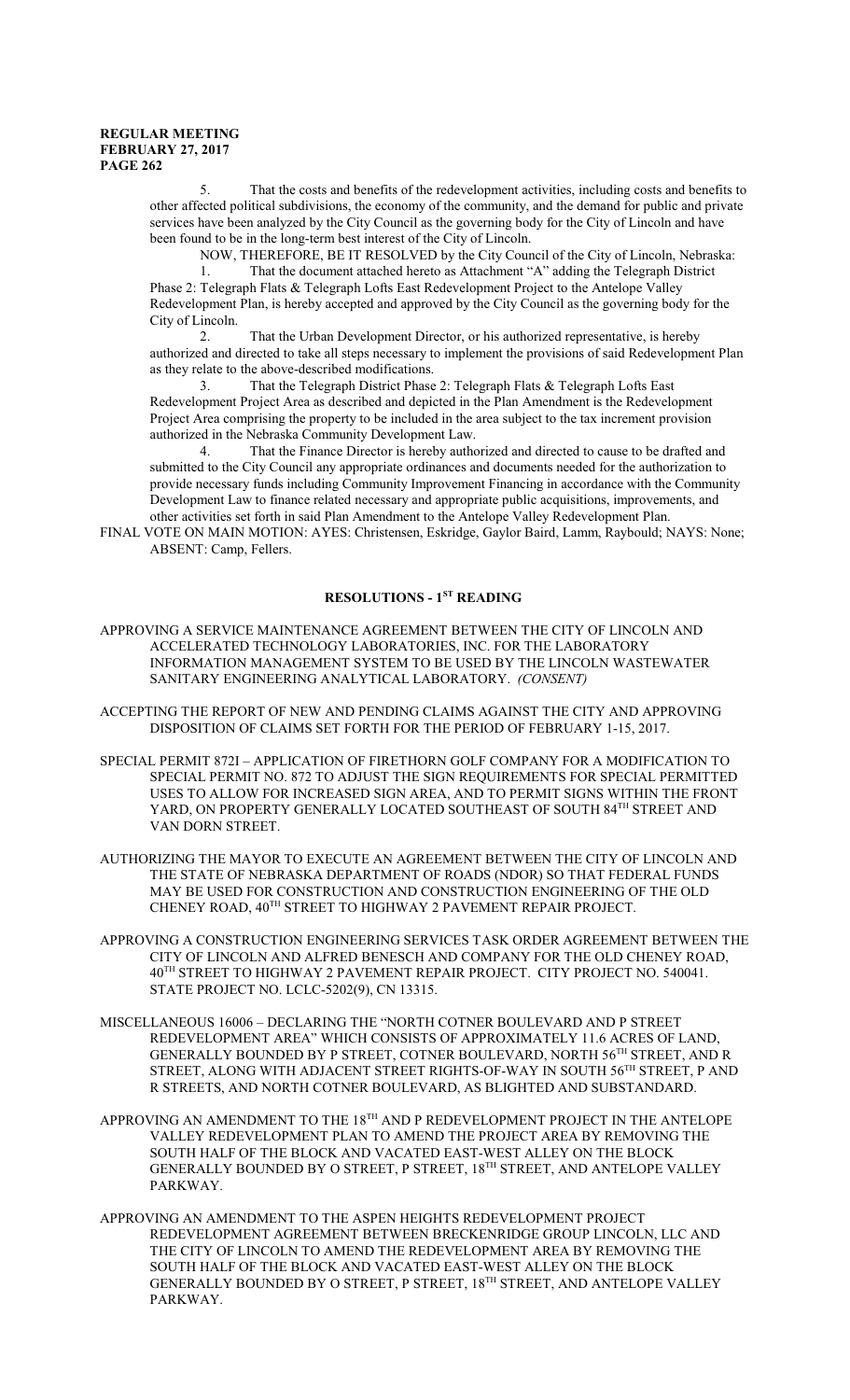# **ORDINANCES - 1ST READING & RELATED RESOLUTIONS (AS REQUIRED)**

- ANNEXATION 17001 AMENDING THE LINCOLN CORPORATE LIMITS MAP BY ANNEXING APPROXIMATELY 2.07 ACRES OF PROPERTY GENERALLY LOCATED SOUTHWEST OF SOUTH CODDINGTON AVENUE AND WEST VAN DORN STREET - CLERK read an ordinance, introduced by Roy Christensen, annexing and including the below described land as part of the City of Lincoln, Nebraska and amending the Corporate Limits Map attached to and made a part of Ordinance No. 18208, to reflect the extension of the corporate limits boundary of the City of Lincoln, Nebraska established and shown thereon, the first time.
- AMENDING CHAPTER 10.06 OF THE LINCOLN MUNICIPAL CODE RELATING TO ADMINISTRATION AND ENFORCEMENT BY AMENDING SECTION 10.06.070 TO ALLOW VOLUNTEER CROSSING GUARDS TO ASSIST CHILDREN IN CROSSING STREETS BY ADDING CLARIFYING LANGUAGE AND REPEALING SECTION 10.06.070 OF THE LINCOLN MUNICIPAL CODE AS HITHERTO EXISTING - CLERK read an ordinance, introduced by Roy Christensen, amending Section 10.06.070 of the Lincoln Municipal Code to allow volunteer crossing guards to assist children in crossing streets by adding clarifying language and repealing Sections 10.06.070 of the Lincoln Municipal Code as hitherto existing, the first time.
- APPROVING THE TRANSFER OF CASH AND APPROPRIATIONS FOR WILLARD COMMUNITY CENTER CAPITAL CAMPAIGN FOR RENOVATIONS. (RELATED ITEMS: 17-28, 17R-65) - CLERK read an ordinance, introduced by Roy Christensen, approving the transfer of cash and appropriations for Willard Community Center Capital Campaign for renovations, the first time
- APPROVING THE CONTRACT FOR SERVICES BETWEEN WILLARD COMMUNITY CENTER AND THE CITY OF LINCOLN, NEBRASKA TO PROVIDE \$100,000 TO THE WILLARD COMMUNITY CENTER BY APRIL 15, 2017 TO SUPPORT THE CENTER'S RENOVATION PROJECT OF ITS FACILITY LOCATED AT 1245 FOLSOM STREET. (RELATED ITEMS: 17-28, 17R-65) (ACTION DATE: 3/13/17)
- COMP. PLAN AMENDMENT 16006 AMENDING THE 2040 LINCOLN-LANCASTER COUNTY COMPREHENSIVE PLAN TO CHANGE THE FUTURE LAND USE PLAN, TO MODIFY GROWTH TIERS AND FUTURE LAND USE, ON PROPERTY GENERALLY LOCATED AT NORTH  $7^{\mathrm{TH}}$ STREET AND ALVO ROAD. (RELATED ITEMS: 17R-70, 17-31, 17R-66, 17-32) (ACTION DATE: 3/13/17)
- ANNEXATION 16015 AMENDING THE LINCOLN CORPORATE LIMITS MAP BY ANNEXING APPROXIMATELY 35.55 ACRES OF PROPERTY GENERALLY LOCATED AT NORTH 7<sup>th</sup> STREET AND ALVO ROAD. (RELATED ITEMS: 17R-70, 17-31, 17R-66, 17-32) - CLERK read an ordinance, introduced by Roy Christensen, annexing and including the below described land as part of the 2 City of Lincoln, Nebraska and amending the Corporate Limits Map attached to and made a part of Ordinance No. 18208, to reflect the extension of the corporate limits boundary of the City of Lincoln, Nebraska established and shown thereon, the first time.
- APPROVING A CONDITIONAL ANNEXATION AND ZONING AGREEMENT BETWEEN THE CITY OF LINCOLN, NEBRASKA AND LONE TREE HOLDINGS, LLC FOR THE DEVELOPMENT AND ANNEXATION OF PROPERTY GENERALLY LOCATED AT NORTH  $7^{\rm TH}$  STREET AND ALVO ROAD. (RELATED ITEMS: 17R-70, 17-31, 17R-66, 17-32) (ACTION DATE: 3/13/17)
- CHANGE OF ZONE 16041 APPLICATION OF LEGACY HOMES, LLC FOR A CHANGE OF ZONE FROM AG AGRICULTURAL DISTRICT TO R-3 RESIDENTIAL DISTRICT ON PROPERTY GENERALLY LOCATED AT NORTH 7TH STREET AND ALVO ROAD (RELATED ITEMS: 17R-70, 17-31, 17R-66, 17-32) - CLERK read an ordinance, introduced by Roy Christensen, amending the Lincoln Zoning District Maps adopted by reference and made a part of Title 27 of the Lincoln Municipal Code, pursuant to Section 27.05.020 of the Lincoln Municipal Code, by changing the boundaries of the districts established and shown thereon, the first time.
- CHANGE OF ZONE 08010A APPLICATION OF JLI WEST, INC. TO AMEND THE WOODSIDE VILLAGE PLANNED UNIT DEVELOPMENT, FORMERLY KNOWN AS HUB HALL HEIGHTS COMMERCIAL CENTER, TO ADD A MAXIMUM OF 275 APARTMENT UNITS TO THE COMMERCIAL CENTER AND REDUCE THE OVERALL COMMERCIAL AREA, WITH A DEVELOPMENT PLAN WHICH PROPOSES TO MODIFY STANDARDS OF THE UNDERLYING ZONING DISTRICT, ON PROPERTY GENERALLY LOCATED AT NORTHWEST 48<sup>th</sup> STREET AND WEST HOLDREGE STREET (RELATED ITEMS: 17-33, 17R-67) - CLERK read an ordinance, introduced by Roy Christensen, amending Ordinance No. 19083 which (1) transferred: a tract of land composed of a portion of Outlot 'C', Hub Hall Heights 1st Addition, located in the southeast quarter of section 18, township 10 north, range 6 east of the 6th P.M., City of Lincoln, Lancaster County, Nebraska, and more particularly described as follows, the first time.